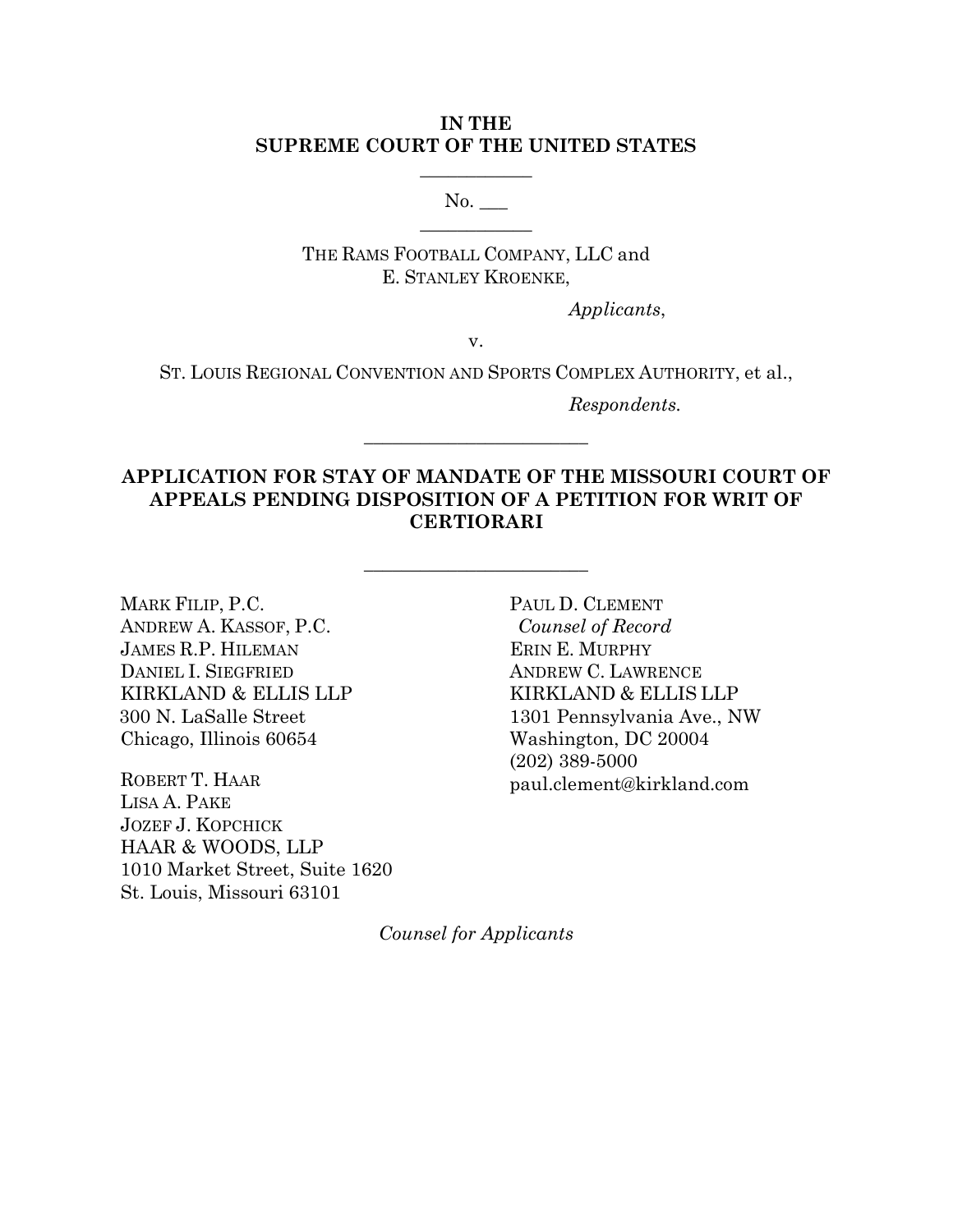# **TABLE OF CONTENTS**

| A.<br><b>B.</b><br>$I_{\cdot}$<br>There Is A Reasonable Probability That This Court Will Grant                                              |
|---------------------------------------------------------------------------------------------------------------------------------------------|
| Applicants Will Suffer Irreparable Harm In The Absence Of A<br>П.                                                                           |
|                                                                                                                                             |
| <b>APPENDIX</b>                                                                                                                             |
| Appendix A<br>Order Denying Motion for Stay of Mandate, Missouri Court of<br>Appeals, Eastern District, St. Louis Reg'l Convention & Sports |
| Complex Auth. v. Rams Football Co., LLC, No. ED106282-01                                                                                    |
| Appendix B                                                                                                                                  |
| Order Denying Application to Transfer, Supreme Court of Missouri,<br>St. Louis Reg'l Convention & Sports Complex Auth. v. Rams Football     |

# Appendix C

Order Denying Application to Transfer, Missouri Court of Appeals, Eastern District, *St. Louis Reg'l Convention & Sports Complex Auth. v. Rams Football Co., LLC*, No. ED106282-01 (May 20, 2019)....................... 5a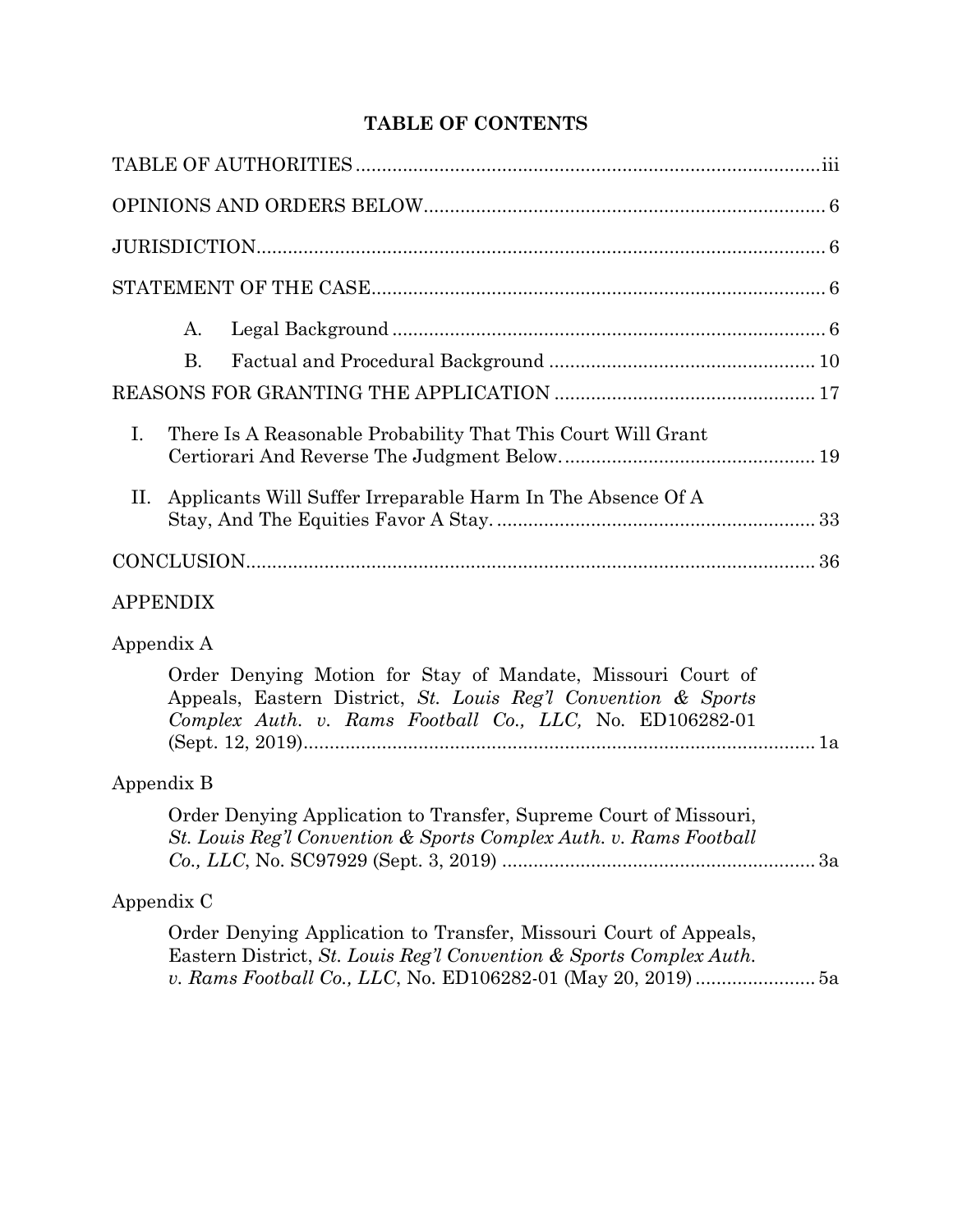# Appendix D

| Opinion, Missouri Court of Appeals, Eastern District, St. Louis Reg'l<br>Convention & Sports Complex Auth. v. Rams Football Co., LLC,                                                                |  |
|------------------------------------------------------------------------------------------------------------------------------------------------------------------------------------------------------|--|
| Appendix E                                                                                                                                                                                           |  |
| Order Sustaining Application to Transfer, Supreme Court of<br>Missouri, St. Louis Reg'l Convention & Sports Complex Auth. v.                                                                         |  |
| Appendix F                                                                                                                                                                                           |  |
| Opinion on Application for Transfer, Missouri Court of Appeals,<br>Eastern District, St. Louis Reg'l Convention & Sports Complex Auth.                                                               |  |
| Appendix G                                                                                                                                                                                           |  |
| Opinion Denying Motion to Compel Arbitration, Missouri Court of<br>Appeals, Eastern District, St. Louis Reg'l Convention & Sports<br>Complex Auth. v. Rams Football Co., LLC, No. ED106282 (Aug. 21, |  |
| Appendix H                                                                                                                                                                                           |  |
| Opinion Denying Motion to Compel Arbitration of All Counts,                                                                                                                                          |  |

Missouri Circuit Court, St. Louis Reg'l Convention & Sports Complex Auth. v. Rams Football Co., LLC, No. 1722-CC00976 (Dec. 27, 2017) ......... 44a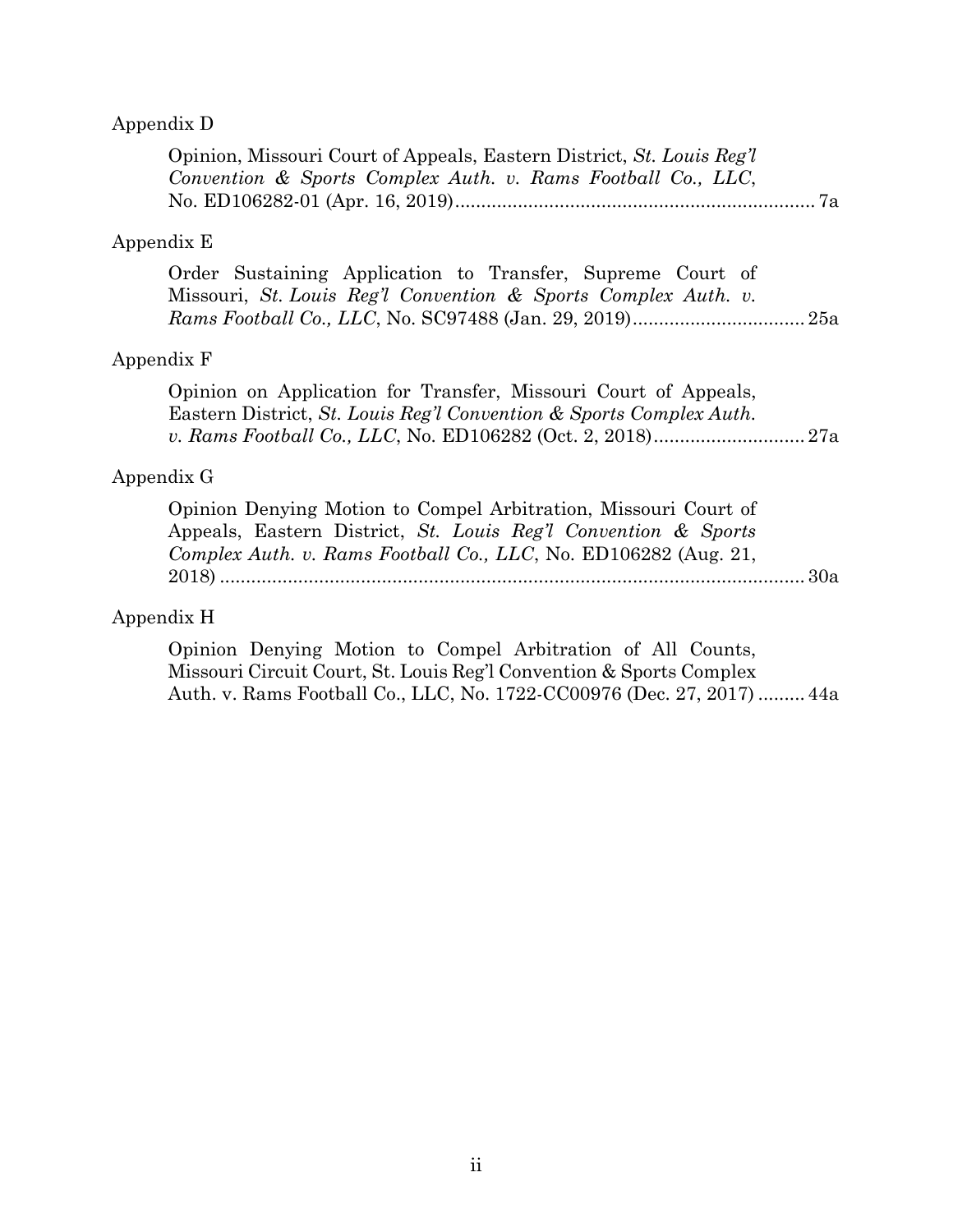# **TABLE OF AUTHORITIES**

# **Cases**

| Alascom, Inc. v. ITT N. Elec. Co.,                            |
|---------------------------------------------------------------|
| $AT&T$ Mobility LLC v. Concepcion,                            |
| AT&T Techs., Inc. v. Commc'ns Workers of Am.,                 |
| Blinco v. Green Tree Servicing, LLC,                          |
| Bradford-Scott Data Corp. v. Physician Comput. Network, Inc., |
| Brandon, Jones, etc. v. MedPartners, Inc.,                    |
| Buckeye Check Cashing, Inc. v. Cardegna,                      |
| Circuit City Stores, Inc. v. Adams,                           |
| City of St. Joseph v. Lake Contrary Sewer Dist.,              |
| Congress Constr. Co. v. Geer Woods, Inc.,                     |
| DIRECTV, Inc. v. Imburgia,                                    |
| Dunn Indus. Grp., Inc. v. City of Sugar Creek,                |
| Epic Sys. Corp. v. Lewis,                                     |
| Ex parte Johnson,                                             |
| Fallo v. High-Tech Inst.,                                     |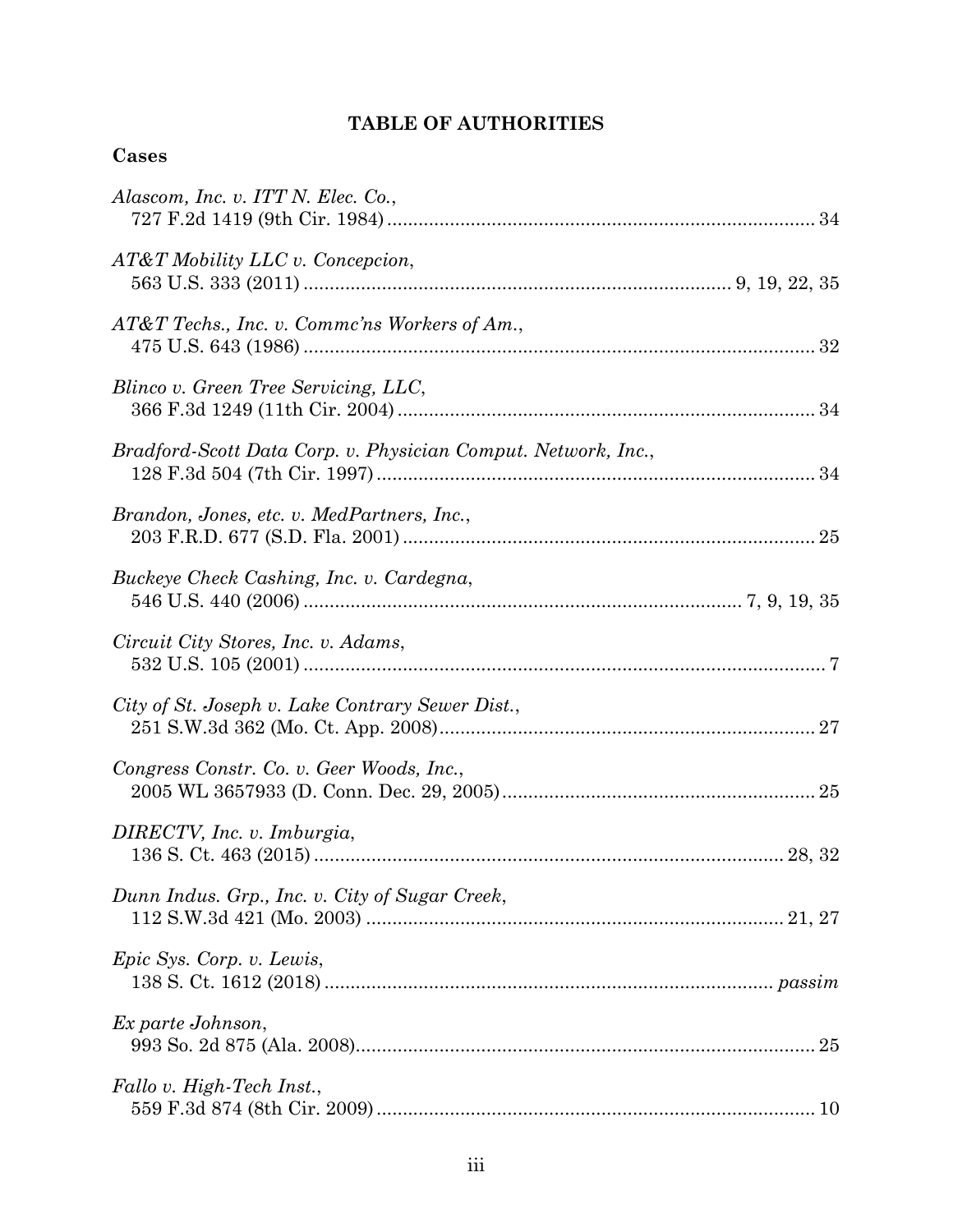| First Options of Chi., Inc. v. Kaplan,                              |  |
|---------------------------------------------------------------------|--|
| Flandreau Public Sch. Dist. No. 50-3 v. G.A. Johnson Constr., Inc., |  |
| Gilbert Street Developers, LLC v. La Quinta Homes, LLC,             |  |
| Griffin v. First Cmty. Bank of Malden,                              |  |
| Grynberg v. BP P.L.C.,                                              |  |
| Henry Schein, Inc. v. Archer & White Sales, Inc.,                   |  |
| Henry Schein, Inc. v. Archer & White Sales, Inc.,                   |  |
| Hodge v. Top Rock Holdings, Inc.,                                   |  |
| Hollingsworth v. Perry,                                             |  |
| Kindred Nursing Ctrs. Ltd. P'ship v. Clark,                         |  |
| Levin v. Alms & Assocs., Inc.,                                      |  |
| McAllister v. The St. Louis Rams, LLC,                              |  |
| McCauley v. Halliburton Energy Servs., Inc.,                        |  |
| Mitsubishi Motors Corp. v. Soler Chrysler-Plymouth, Inc.,           |  |
| Philip Morris USA Inc. v. Scott,                                    |  |
| Pikes Peak Nephrology Assocs. v. Total Renal Care, Inc.,            |  |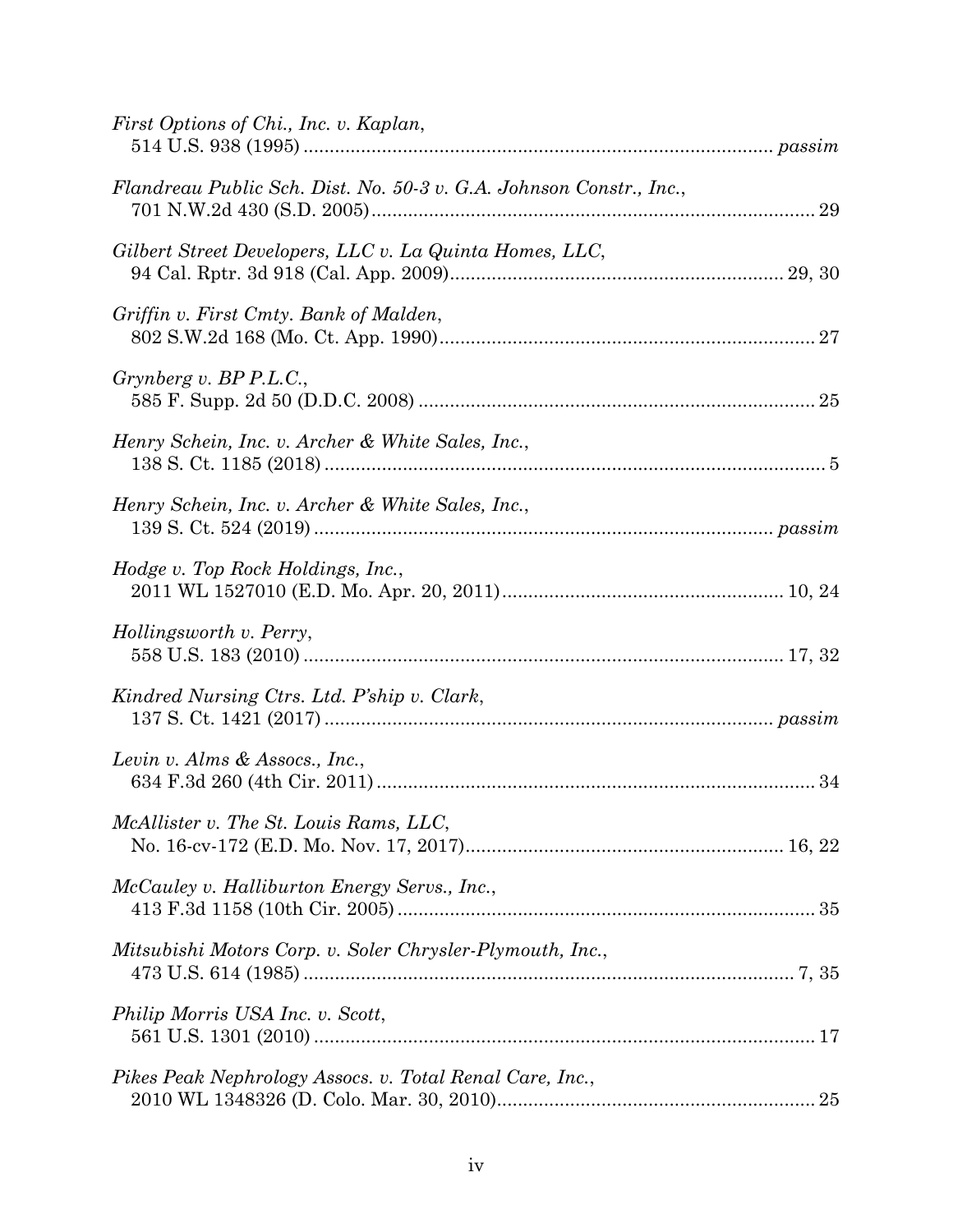| Prima Paint Corp. v. Flood & Conklin Mfg. Co.,                     |
|--------------------------------------------------------------------|
| Rent-A-Ctr., W., Inc. v. Jackson,                                  |
| St. Louis Convention & Visitors Comm'n v. NFL,                     |
| St. Louis Realty Fund v. Mark Twain S. Cty. Bank 21,               |
| Wearry v. Cain,                                                    |
| Wells Fargo Advisors, LLC v. Sappington,                           |
| <b>Statutes</b>                                                    |
|                                                                    |
|                                                                    |
|                                                                    |
|                                                                    |
|                                                                    |
|                                                                    |
|                                                                    |
| Rules                                                              |
|                                                                    |
|                                                                    |
| <b>Other Authorities</b>                                           |
| 4 Daniel P. Card et al., Mo. Prac., Appellate Practice (2d ed.) 17 |
|                                                                    |
| Memorandum and Order, <i>McAllister v. St. Louis Rams, LLC</i> ,   |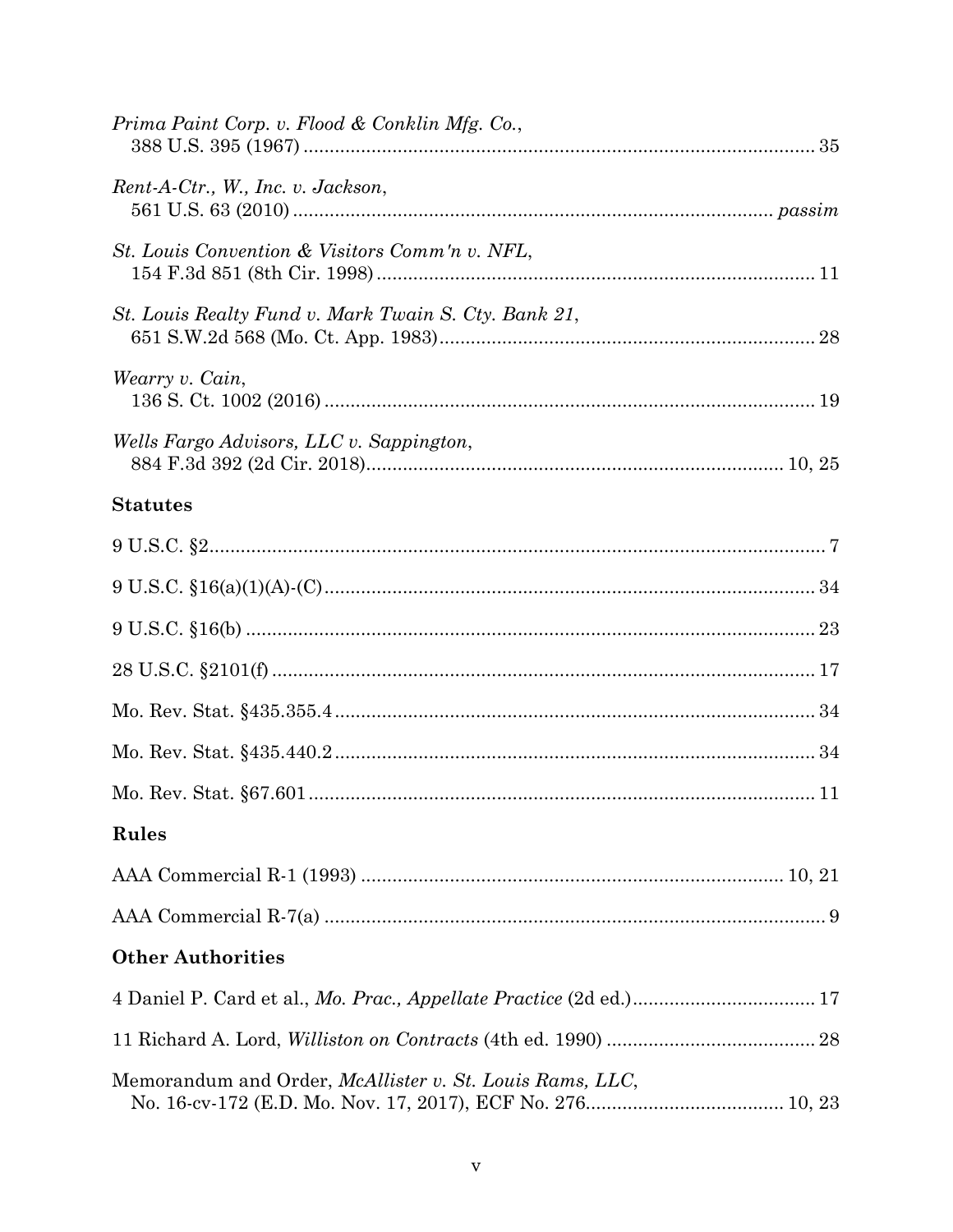| Pls.-Respondents Suggestions in Opp'n to Appellants Mot. for a Stay |  |
|---------------------------------------------------------------------|--|
| of the Mandate Pending the Filing and Disposition of a Pet. for     |  |
| Writ of Cert. in the U.S. Sup. Ct., St. Louis Reg'l Convention and  |  |
| Sports Complex Auth. v. Nat'l Football League, No. ED10682-01       |  |
|                                                                     |  |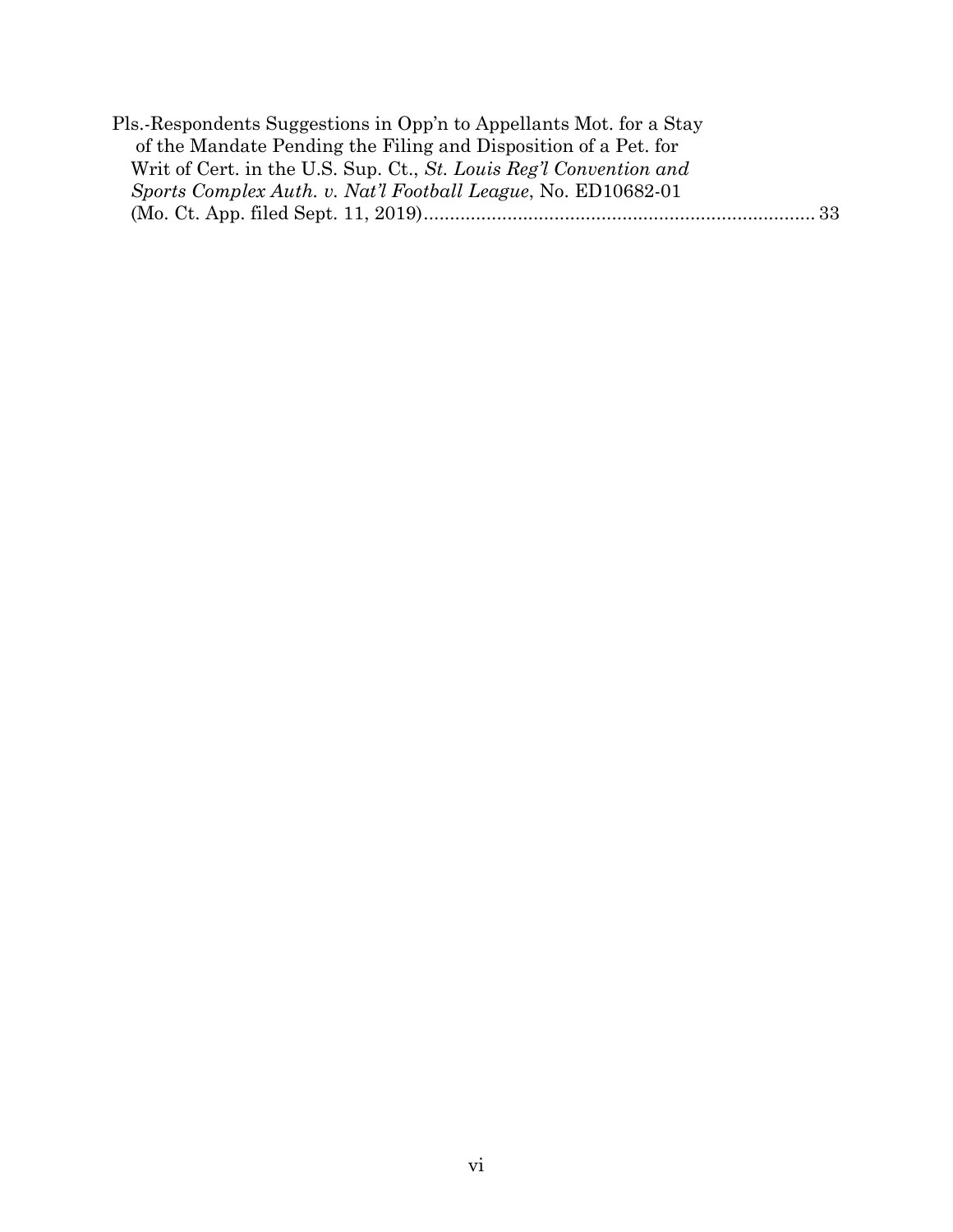TO THE HONORABLE NEIL M. GORSUCH, ASSOCIATE JUSTICE OF THE SUPREME COURT OF THE UNITED STATES AND CIRCUIT JUSTICE FOR THE EIGHTH CIRCUIT:

This case marks the latest effort by a lower court to subject an arbitration agreement covered by the Federal Arbitration Act (FAA) to disfavored treatment. When the Rams (Applicants) relocated from Los Angeles to St. Louis back in 1995, they entered into a broad arbitration agreement with various St. Louis entities (Respondents), which provided that virtually any dispute between them would be arbitrated under the rules of the American Arbitration Association (AAA) "then existing" at the time of the dispute. That language did not consign the parties to arbitrate in perpetuity under the AAA rules that existed in 1995. To the contrary, the "then" in "then existing" plainly references the time the dispute is submitted to arbitration and makes the AAA rules in existence at that time applicable. And in all events, the rules in existence in 1995 themselves provided that "any amendment" to the rules would govern disputes submitted to arbitration after the effective date of the amendment.

In 2003, long before the dispute at issue here, the AAA amended its rules to provide that arbitrators would decide "gateway" questions of arbitrability—*i.e.*, arbitrators, not judges, would decide whether an arbitration agreement even applies to a dispute. After the Rams decided to return to Los Angeles in 2016, however, Respondents bypassed arbitration altogether and filed a lawsuit in state court, seeking substantial damages on the novel theory that the Rams violated a 1984 internal guidance document unilaterally promulgated by the NFL Commissioner. The Rams moved to compel arbitration, but the Missouri Court of Appeals refused to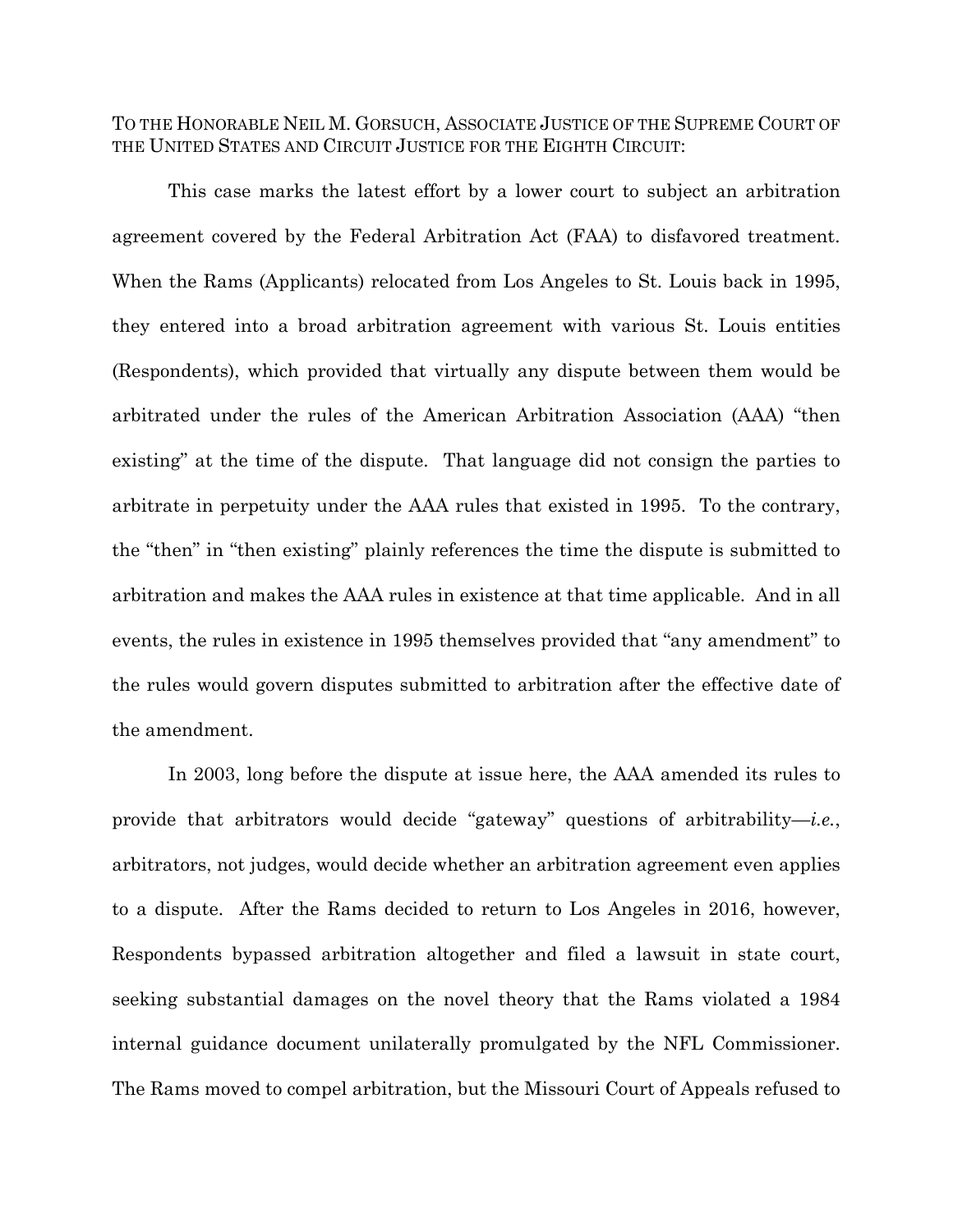allow the question of arbitrability to go to the arbitrators on the alarming theory that the parties could not agree in 1995 to incorporate future rule changes reserving arbitrability questions for the arbitrator, no matter how clearly they incorporated the rules in effect at the time the dispute was submitted to arbitration. Having arrogated the arbitrability question to itself, the court then refused to send any of Respondents' claims to arbitration, and the Supreme Court of Missouri denied review. Adding insult to injury, last week, the Court of Appeals refused to stay its mandate to allow this Court the opportunity to consider a petition for writ of certiorari in the ordinary course.

This case readily warrants a stay of the mandate pending the filing of a petition for writ of certiorari, as the decision below is plainly wrong under this Court's precedent interpreting the FAA and represents a classic example of the kind of judicial hostility to arbitration that the FAA was designed to counteract. Indeed, arbitration is tailor made for cases like this, where local passions run high. The use of dubious reasoning and clever stratagems to evade a clear agreement to arbitrate (including questions of arbitrability) just when that agreement is most needed strikes at the heart of the basic guarantees of the FAA.

This past Term, this Court reiterated that, under the FAA, contracting parties may agree to delegate "gateway" questions of arbitrability and courts must respect clear agreements to that effect. *See Henry Schein, Inc. v. Archer & White Sales, Inc.*, 139 S. Ct. 524 (2019). And not long before that, the Court reiterated that state courts may not apply contracting rules that uniquely discriminate against arbitration. *See*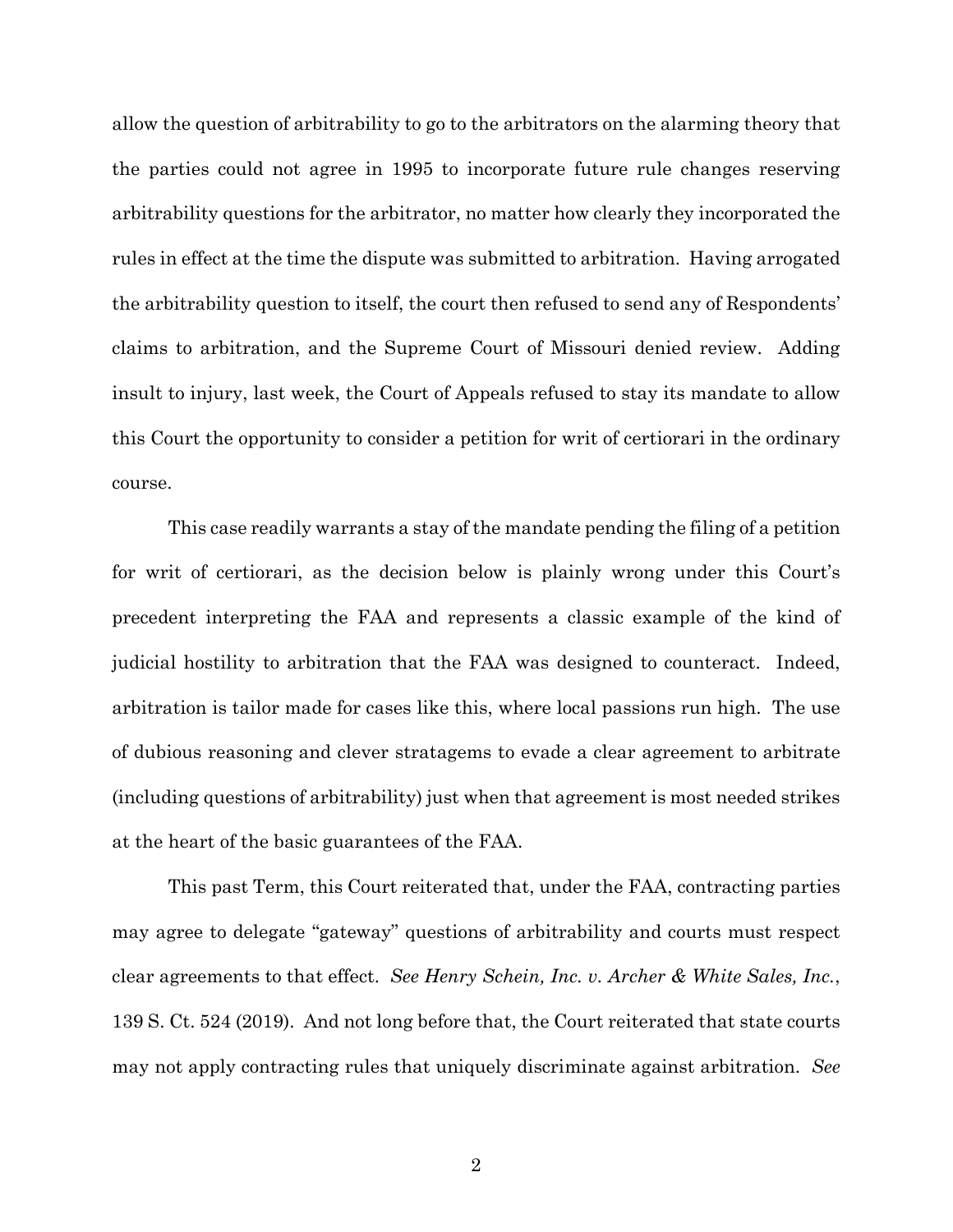*Kindred Nursing Ctrs. Ltd. P'ship v. Clark*, 137 S. Ct. 1421 (2017). The decision below is irreconcilable with those precedents. General contracting law, including in Missouri, permits agreements by incorporation. And courts across the country have widely agreed that incorporation of the AAA rules, which have clearly delegated arbitrability questions to the arbitrator for more than 15 years, constitutes a valid delegation of gateway questions to the arbitrator, whether or not the original agreement was entered into before or after the 2003 revision of the AAA rules to clearly delegate arbitrability to the arbitrator. Yet the decision below freezes an arbitration agreement in time and limits the parties to the then-extant version of the arbitration rules expressly incorporated by reference—even though both the agreement and the AAA rules themselves expressly provide for prospective amendments. That decision cannot be reconciled with decisions from numerous other courts. In fact, a federal district court in Missouri that examined the *same arbitration agreement* at issue here has reached the opposite conclusion, as have other federal courts that have reviewed similar arbitration agreements governed by Missouri law. Thus, the decision below not only differs from that federal-court authority, but deprives defendants of arbitration when it may be most needed—in a dispute in state court concerning issues where local passions run high.

It would, of course, be one thing if Missouri law actually saddled all contracting parties with a perverse but generally applicable rule that prevented parties from agreeing to incorporate a set of rules subject to improving amendments. But no such rule exists. As a general matter, contracting parties in Missouri are free to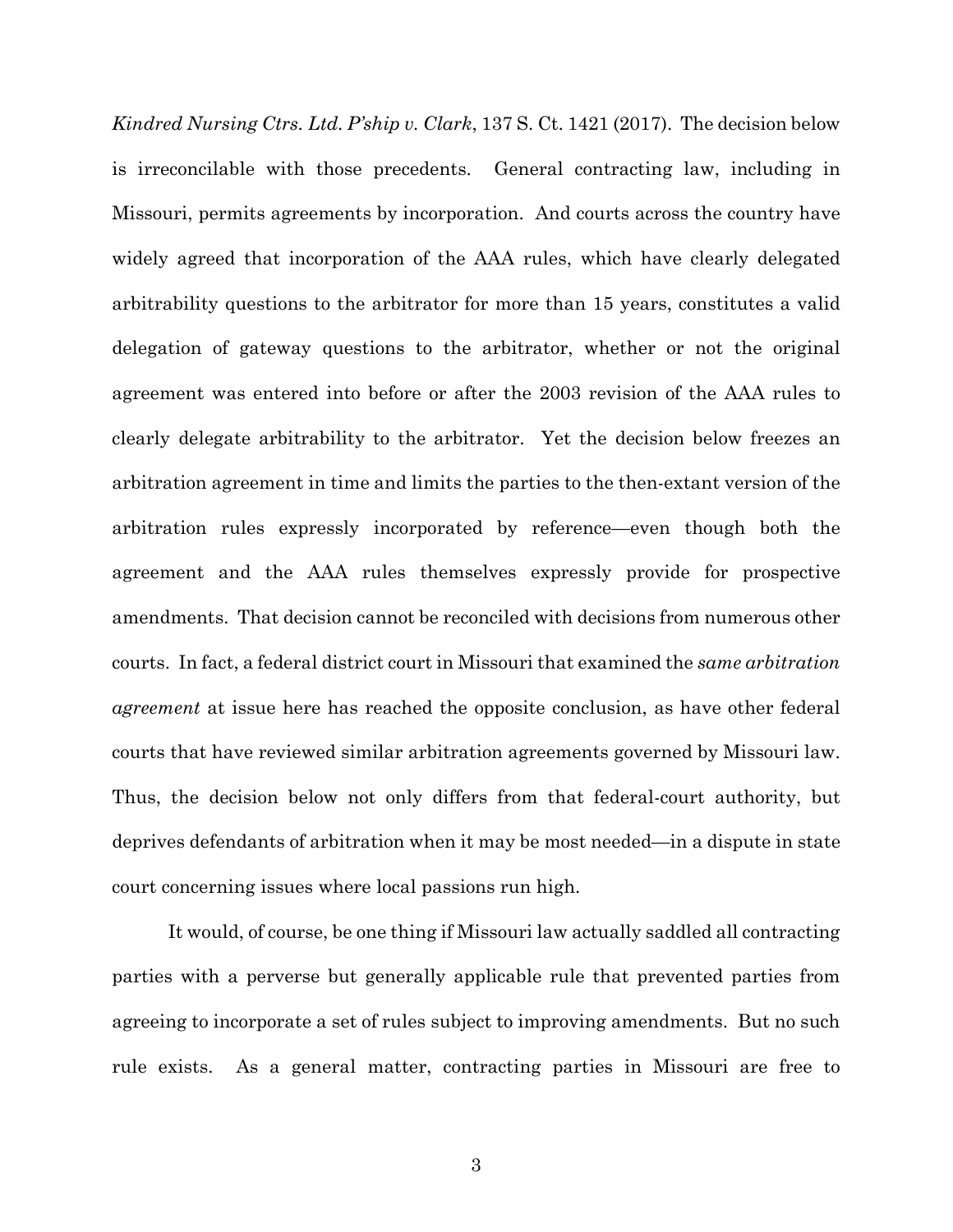incorporate rules or codes that are not frozen in time. The court below instead claimed authority to manufacture an arbitration-specific rule out of this Court's precedents requiring "clear and unmistakable" evidence that the parties intended to delegate threshold questions of arbitrability to an arbitrator.App.14a-19a; *see First Options of Chi., Inc. v. Kaplan*, 514 U.S. 938, 944-45 (1995). In other words, the court below concluded that this Court has empowered it to subject agreements to delegate arbitrability to the arbitrator to rules of interpretation that apply in no other contracting context. That approach badly misreads this Court's precedents and conflicts with the many cases in which lower courts have enforced arbitration agreements (including those governed by Missouri law) that are similar (or even identical) to the one here. In short, the decision below blatantly singles out arbitration agreements for disfavored treatment, and its effort to locate that arbitration-only rule in this Court's precedents underscores the need for this Court's review.

A stay of the mandate is warranted because Applicants will suffer irreparable harm without a stay. Arbitration agreements exist for cases like this, where the alternative to streamlined proceedings before neutral arbitrators picked from a nationwide pool is burdensome discovery before state courts and juries who are hardly neutral on the question whether the Rams should play in California or Missouri. The issuance of the mandate of the Missouri Court of Appeals would mean this case returns to the Missouri trial court for proceedings on the merits. Applicants will be expected to participate in burdensome discovery, and just this past week,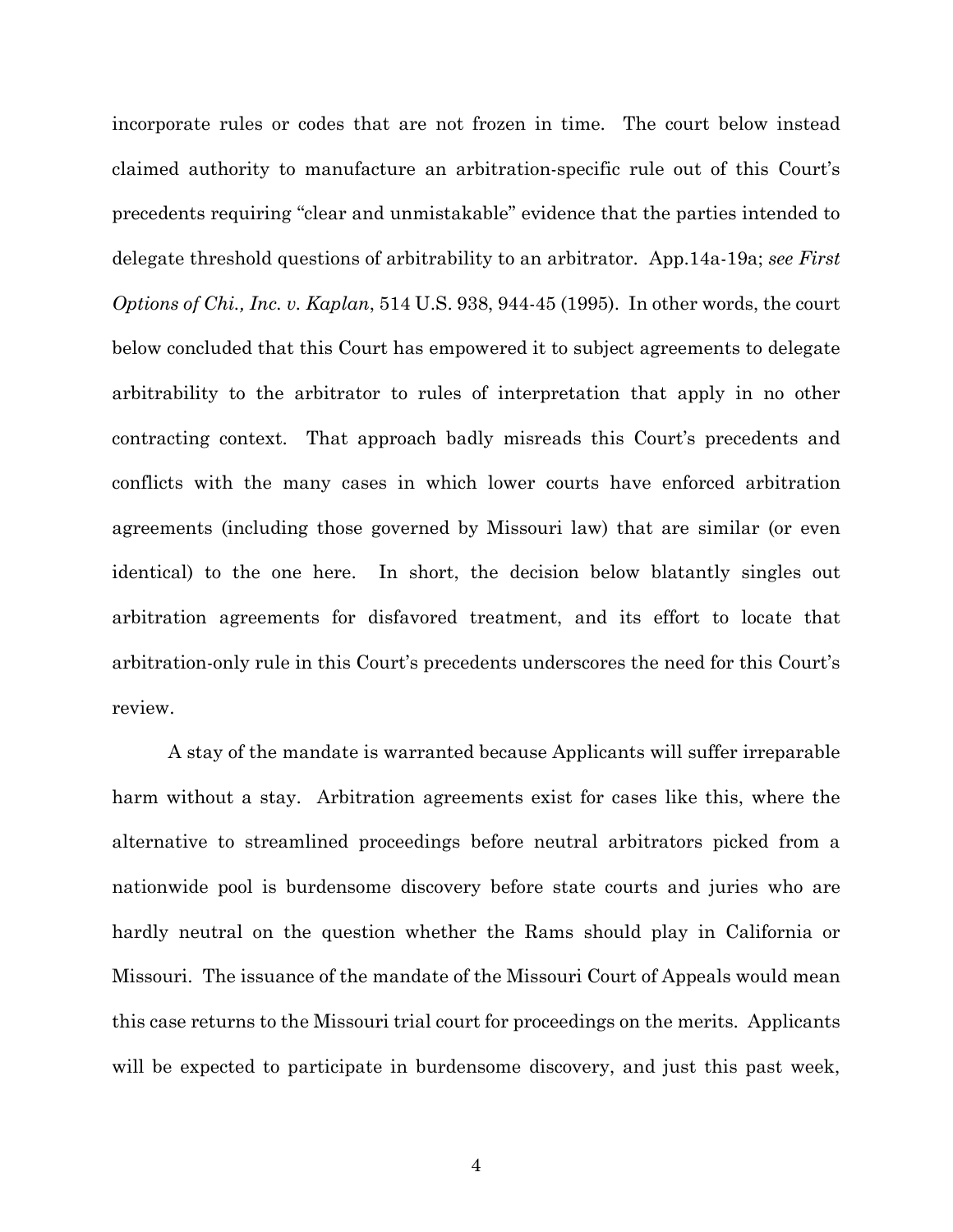Respondents signaled their interest in initiating such discovery *immediately*, and before this Court even has the chance to review a petition for writ of certiorari. Moreover, Respondents' ultimate goal is a public trial on the merits before a St. Louis jury, which will decide whether the Rams should pay damages for moving the jury's hometown NFL team to California. As numerous courts have concluded, subjecting a party to court proceedings even in garden-variety litigation forever deprives the party of its bargained-for right to arbitration and thereby inflicts irreparable harm in much the same way that subjecting a party to court proceedings constitutes irreparable harm when that party is entitled to qualified immunity. Depriving the Rams of their bargained-for right to arbitration in the context of this particular dispute will inflict the *non plus ultra* of that irreparable injury. On the other side of the ledger, Respondents will suffer no irreparable harm from a modest further delay to the trial-court proceedings while this Court considers the petition, as Respondents are seeking only monetary damages that are by definition reparable. And the public interest will be served by allowing this Court to determine whether the decision below is consistent with Congress' emphatic policy pronouncements in favor of arbitration.

This Court granted a stay just this past year in another arbitration case in which the court below committed elementary violations of the FAA. *See Henry Schein, Inc. v. Archer & White Sales, Inc.*, 138 S. Ct. 1185 (2018) (mem.). The Court should do so here as well, for all of the traditional stay factors are satisfied. There is at least a reasonable probability that the Court will grant review, and there is at least a fair prospect that the Court will reverse the decision below. Applicants will suffer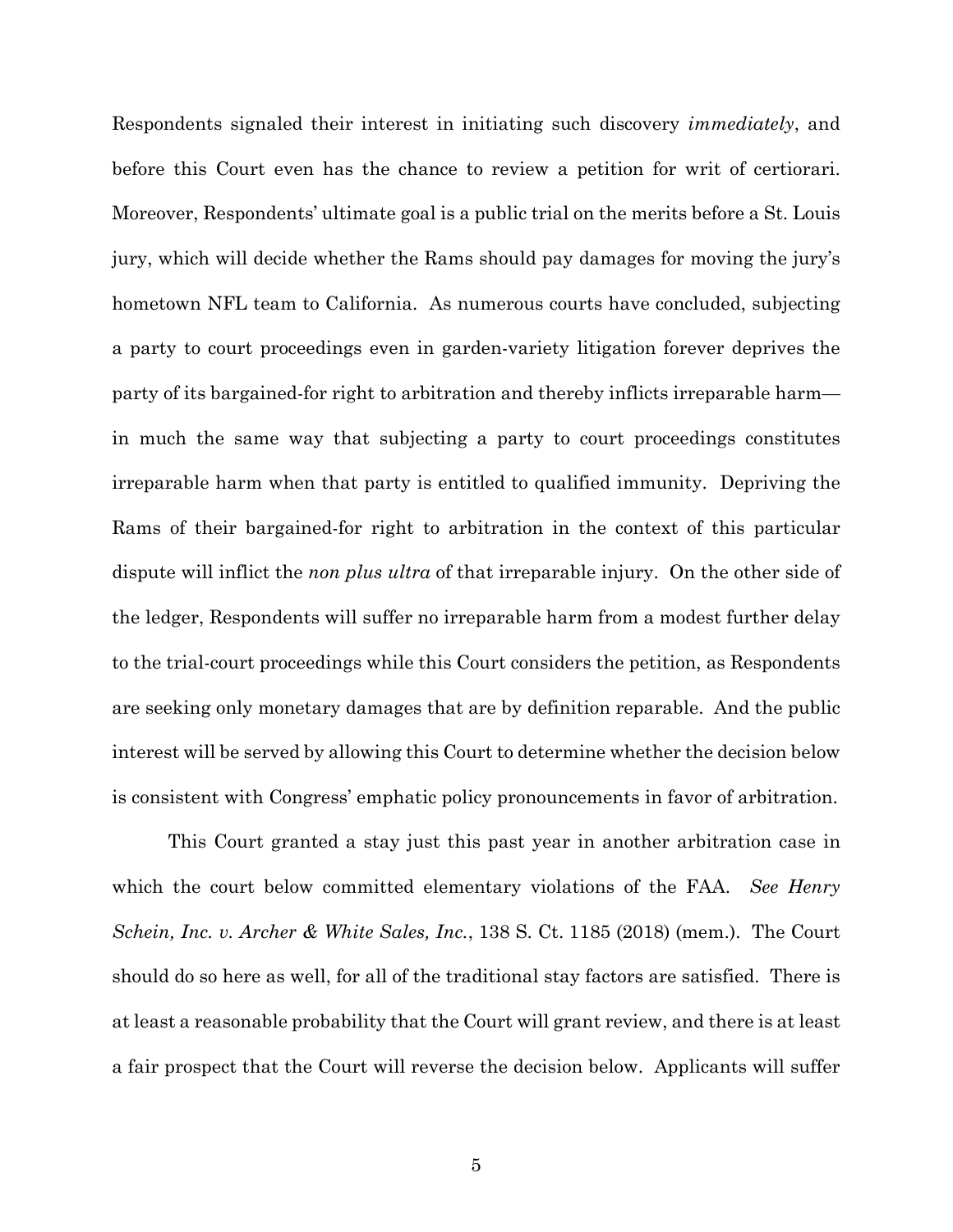irreparable harm in the absence of a stay, and the equities favor a stay. The Court should therefore grant the application to afford itself the time to review this case on the same unencumbered terms that the Missouri courts had.

## **OPINIONS AND ORDERS BELOW**

The Missouri Court of Appeals' order denying a stay of the mandate is reproduced at App.1a-2a. The Supreme Court of Missouri's order denying Applicants' second transfer application is reproduced at App.3a-4a. The Missouri Court of Appeals' order denying Applicants' second transfer application is reproduced at App.5a-6a. The Missouri Court of Appeals' second opinion is reproduced at App.7a-24a. The Supreme Court of Missouri's order sustaining Applicants' first transfer application is reproduced at App.25a-26a. The Missouri Court of Appeals' opinion denying Applicants' first transfer application is reproduced at App.27a-29a. The Missouri Court of Appeals' first opinion is reported at App.30a-43a. The Missouri Circuit Court's opinion is reproduced at App.44a-50a.

#### **JURISDICTION**

This Court has jurisdiction under 28 U.S.C. §1257(a) and 28 U.S.C. §2101(f).

#### **STATEMENT OF THE CASE**

## **A. Legal Background**

"Congress adopted the Arbitration Act in 1925 in response to a perception that courts were unduly hostile to arbitration." *Epic Sys. Corp. v. Lewis*, 138 S. Ct. 1612, 1621 (2018). Section 2 of the Act is the "primary substantive provision," *Rent-A-Ctr., W., Inc. v. Jackson*, 561 U.S. 63, 67 (2010), and it provides that "[a] written provision in … a contract evidencing a transaction involving commerce to settle by arbitration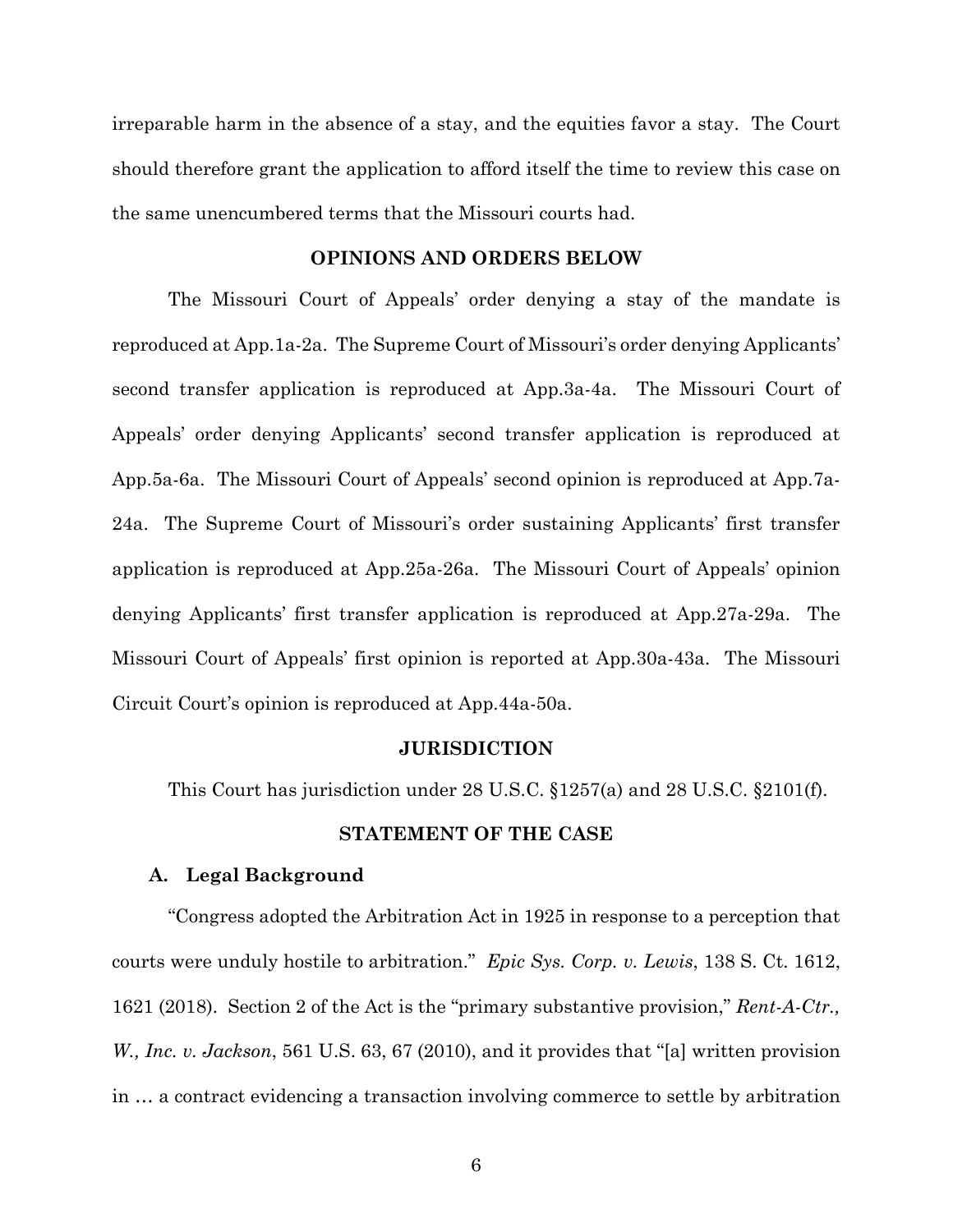a controversy thereafter arising out of such contract … shall be valid, irrevocable, and enforceable, save upon such grounds as exist at law or in equity for the revocation of any contract," 9 U.S.C. §2. Thus, pursuant to the FAA, "arbitration is a matter of contract, and courts must enforce arbitration contracts according to their terms." *Henry Schein*, 139 S. Ct. at 529. That approach reflects "the national policy favoring arbitration and places arbitration agreements on equal footing with all other contracts." *Buckeye Check Cashing, Inc. v. Cardegna*, 546 U.S. 440, 443 (2006). That national policy exists for good reason: Arbitration agreements allow for "streamlined proceedings and expeditious results," *Mitsubishi Motors Corp. v. Soler Chrysler-Plymouth, Inc.*, 473 U.S. 614, 633 (1985), and help to "avoid the costs of litigation," *Circuit City Stores, Inc. v. Adams*, 532 U.S. 105, 123 (2001); *see also Epic*, 138 S. Ct. at 1621 ("in Congress's judgment arbitration had more to offer than courts recognized—not least the promise of quicker, more informal, and often cheaper resolutions for everyone involved").

This Court has recognized that parties to an arbitration contract may agree to submit to arbitration not only the merits of the dispute, but also "gateway' questions of 'arbitrability,' such as whether the parties have agreed to arbitrate or whether their agreement covers a particular controversy." *Rent-A-Ctr.*, 561 U.S. at 68-69. After all, "an 'agreement to arbitrate a gateway issue is simply an additional, antecedent agreement the party seeking arbitration asks the federal court to enforce," so "the FAA operates on this additional arbitration agreement just as it does on any other.'" *Henry Schein*, 139 S. Ct. at 529. Enforcement of such agreements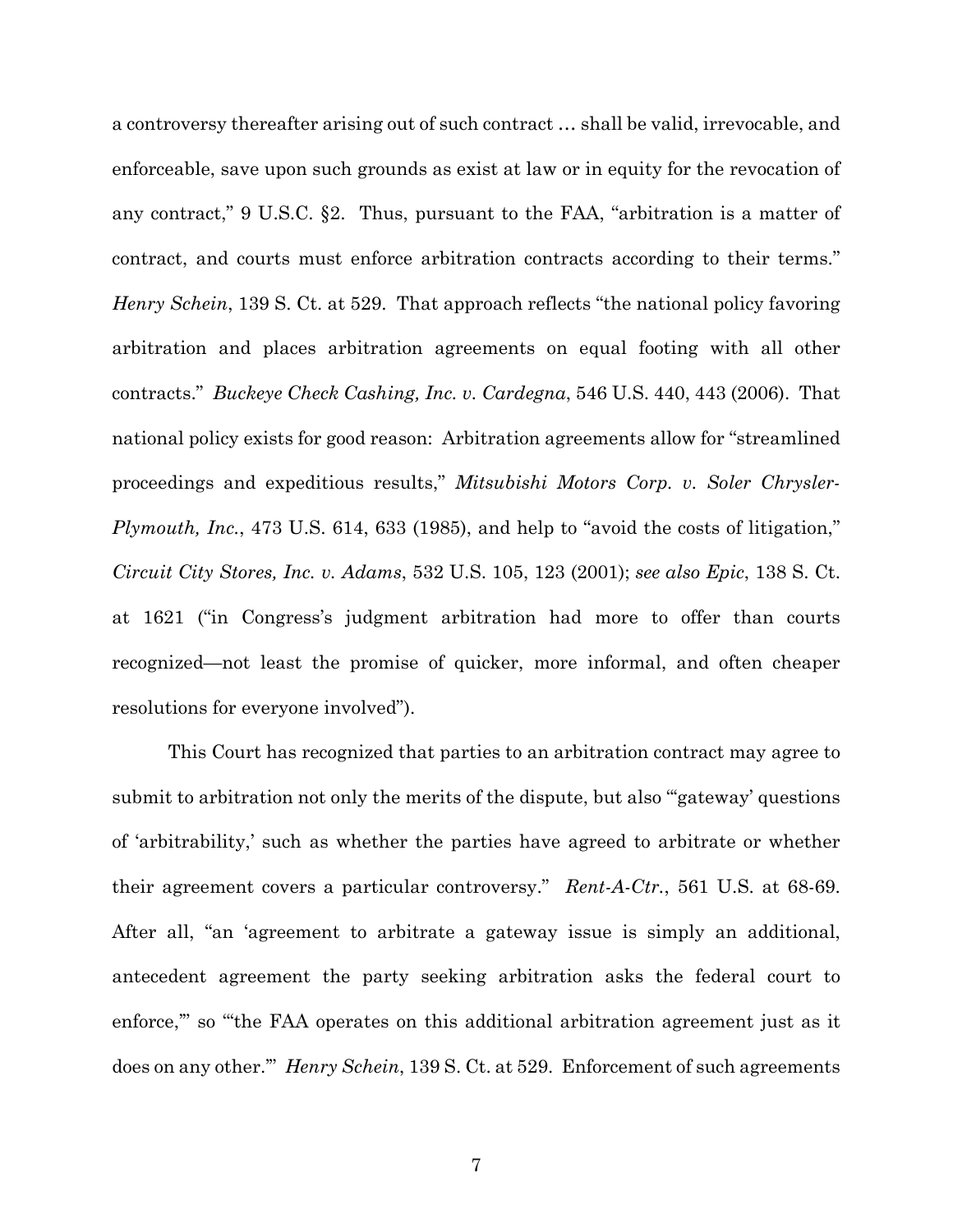is critical because the precise judicial hostility to arbitration that precipitated the FAA can manifest itself in deciding this "gateway" question.

To be sure, in determining whether contracting parties have delegated threshold questions of arbitrability to an arbitrator, this Court looks for "clear and unmistakable" evidence that they did so, *First Options*, 514 U.S. at 944-45, which this Court has described as a "heightened" standard, *Rent-A-Ctr.*, 561 U.S. at 69 n.1. But the standard is not an invitation to deviate from the basic rule that ordinary contract law applies. Instead, it is heightened only as compared to the presumption that a court is supposed to apply when deciding whether a dispute falls within the scope of an arbitration agreement. *See, e.g.*, *First Options*, 514 U.S. at 944-45 (explaining that "the law treats silence or ambiguity about the question '*who* (primarily) should decide arbitrability' differently from the way it treats silence or ambiguity about the question '*whether* a particular merits-related dispute is arbitrable," and noting that as to the latter, "doubts … should be resolved in favor of arbitration"). The "clear and unmistakable" standard does not justify deviation from generally applicable rules for contract interpretation or give rise to some special arbitration-only rule that makes delegation of arbitratability to arbitrators well nigh impossible.

Indeed, this Court has repeatedly emphasized that state courts may *not* apply any contracting "rule [that] singles out arbitration agreements for disfavored treatment"—*i.e.*, they may not impose a heightened standard on arbitration agreements alone—because such a rule "violates the FAA." *Kindred Nursing*, 137 S. Ct. at 1425. That principle applies not only to "any state rule discriminating on its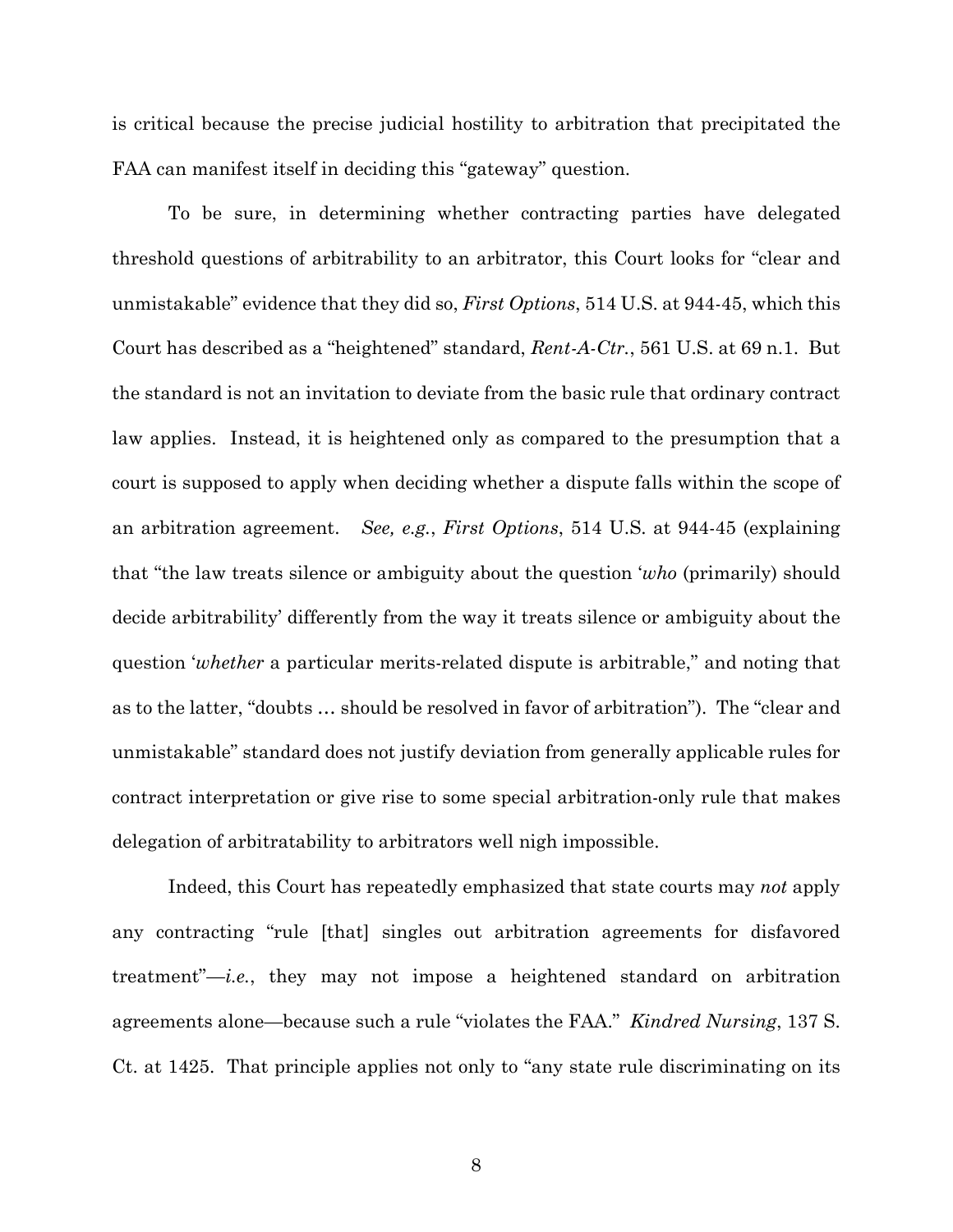face against arbitration," but also to any state "rule that covertly accomplishes the same objective." *Id.* at 1426; *see also AT&T Mobility LLC v. Concepcion*, 563 U.S. 333, 339 (2011) (explaining that §2 of the FAA "permits agreements to arbitrate to be invalidated by 'generally applicable contract defenses, such as fraud, duress, or unconscionability,' but not by defenses that apply only to arbitration"). In this way, the Court has sought to "put arbitration agreements on an equal plane with other contracts," *Kindred Nursing*, 137 S. Ct. at 1427, and thereby "overcome [the] judicial resistance to arbitration" that gave rise to the FAA, *Buckeye Check Cashing*, 546 U.S. at 443.

Contracting parties generally are free to address issues by incorporating all manner of third-party rules or codes (including subsequent improving amendments), and decisions to delegate arbitrability questions to the arbitrator are no exception. Rather, they may, and often do, accomplish that objective by incorporating into their agreement arbitration rules that clearly and unmistakably delegate arbitrability to the arbitrator. The commercial rules of the AAA do just that. Since 2003, the AAA rules have provided that "[t]he arbitrator shall have the power to rule on his or her own jurisdiction, including any objections with respect to the existence, scope, or validity of the arbitration agreement." AAA Commercial R-7(a); *see also Henry Schein*, 139 S. Ct. at 528 ("The rules of the American Arbitration Association provide that arbitrators have the power to resolve arbitrability questions.").

Moreover, the AAA rules have long made clear that incorporation of those rules will not freeze those rules in time or commit the parties to arbitrate under outmoded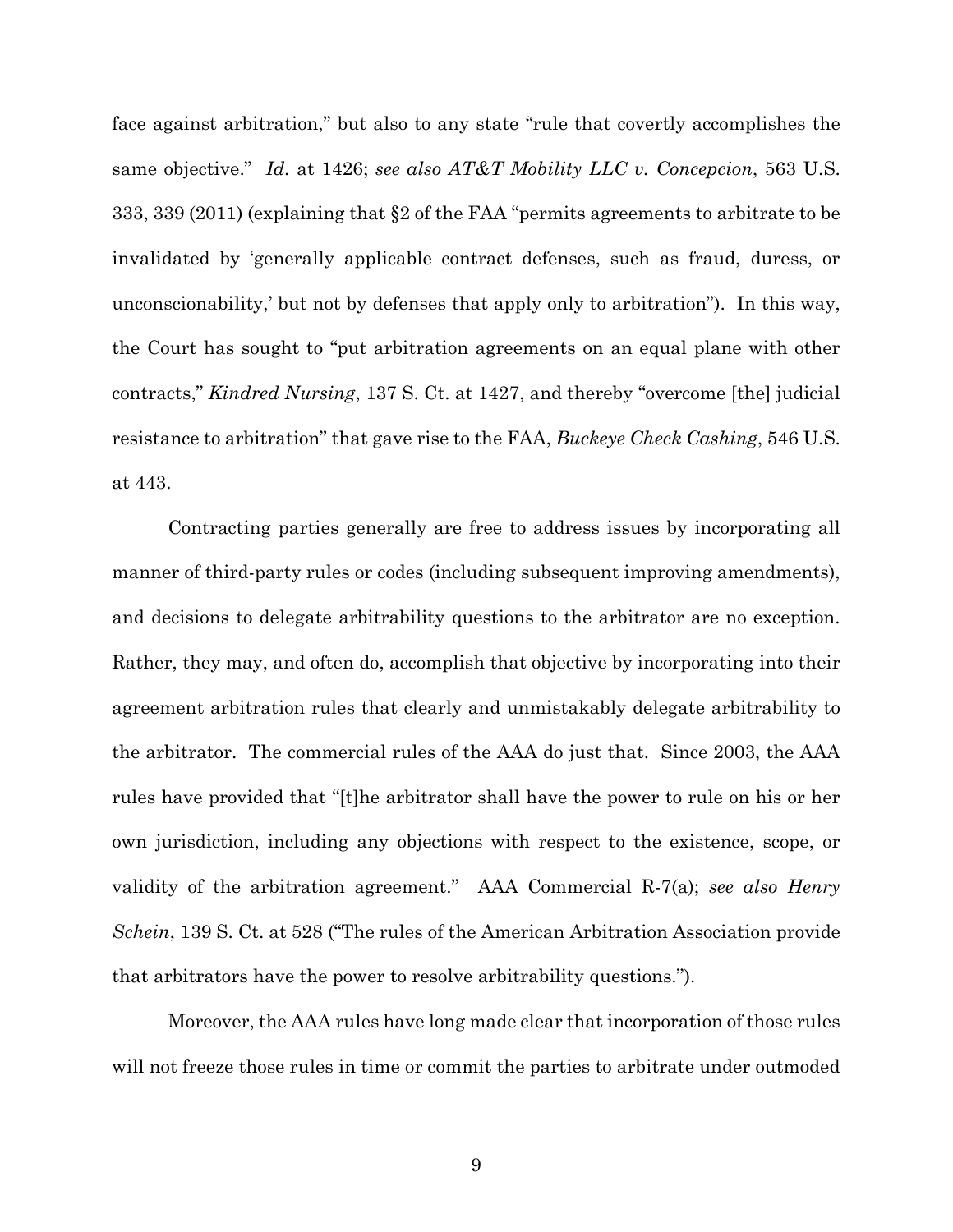rules. To the contrary, since at least 1993, the rules have expressly provided that "[t]hese rules *and any amendment of them* shall apply in the form obtaining at the time the demand for arbitration or submission agreement is received by the AAA." AAA Commercial R-1 (1993) (emphasis added). Thus, post-1993 and pre-2003 agreements that incorporate the rules, by their plain terms, incorporate the 2003 amendment on arbitrability (and all subsequent improvements) as well. Not surprisingly, then, the overwhelming majority of courts nationwide (including courts applying Missouri law) have concluded (with a few notable exceptions discussed below) that arbitration agreements incorporating the AAA rules clearly and unmistakably delegate arbitrability to the arbitrator, whether the original agreement was entered into before or after the delegation provision. *See, e.g.*, *Fallo v. High-Tech Inst.*, 559 F.3d 874, 878 (8th Cir. 2009) (collecting cases); *Wells Fargo Advisors, LLC v. Sappington*, 884 F.3d 392, 397 (2d Cir. 2018); Memorandum and Order at 3-4, *McAllister v. St. Louis Rams, LLC*, No. 16-cv-172 (E.D. Mo. Nov. 17, 2017), ECF No. 276; *Hodge v. Top Rock Holdings, Inc.*, 2011 WL 1527010, at \*5 (E.D. Mo. Apr. 20, 2011).

#### **B. Factual and Procedural Background**

1. Applicants are the Rams Football Company and its owner, E. Stanley Kroenke (collectively, the Rams). Respondents are the St. Louis Regional Convention and Sports Complex Authority (RSA), the City of St. Louis, and St. Louis County. This lawsuit arises from the Rams' 2016 decision to relocate their NFL football team from St. Louis to Los Angeles—a politically charged issue in the state of Missouri, and in St. Louis in particular.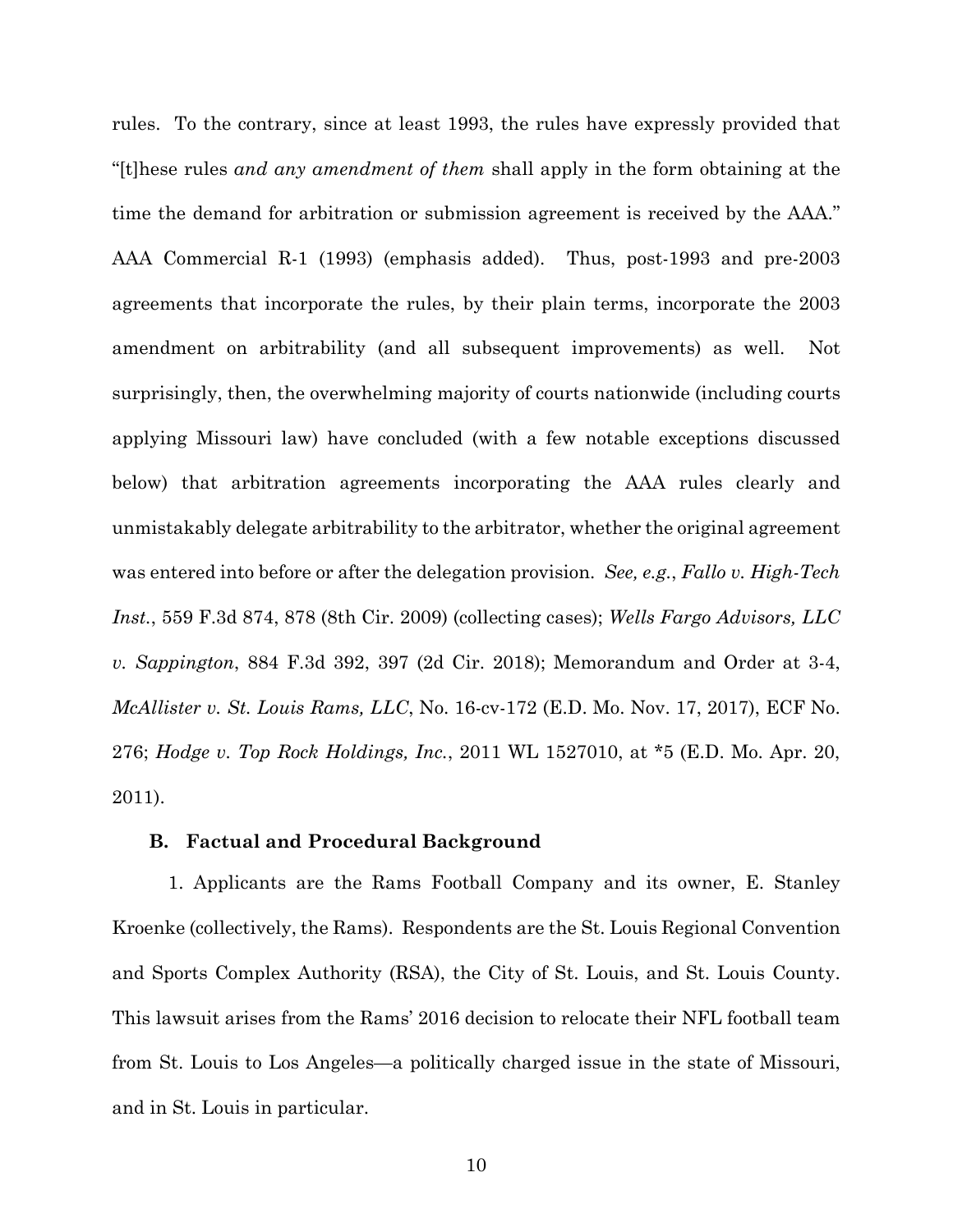The Rams Football Club was founded in 1936, and between 1946 and 1994, the Rams called Los Angeles area home. However, by the end of the 1994 NFL season, they were playing in "one of the worst sports facilities in the country." D17 at 8, D19.[1](#page-17-0) St. Louis officials therefore approached the Rams about occupying the new Trans World Dome in St. Louis beginning with the 1995 NFL season. *See St. Louis Convention & Visitors Comm'n v. NFL*, 154 F.3d 851, 853 (8th Cir. 1998). The RSA owned the stadium and managed the public funds used to construct it, *see id.*, while the St. Louis Convention & Visitors Commission (CVC), a government-controlled body whose members are appointed by the St. Louis mayor and county executive, held the rights to lease it, Mo. Rev. Stat. §67.601; D18 at 2. Negotiations culminated in detailed agreements governing the Rams' tenure in St. Louis. Based on the Rams' experience in Anaheim, the negotiations and the detailed agreements focused heavily on (1) the required upkeep, improvements, and quality of the stadium into the future; (2) the Rams' rights and remedies if the St. Louis entities failed to provide a top tier stadium at the St. Louis entities' expense; and (3) the processes for resolving any disputes involving those rights and other issues under or related to the agreements. *See* D15; D16; D21.

2. As relevant here, the Rams and Respondents are parties to a relocation agreement and a 30-year stadium lease (collectively, the 1995 Contracts) that they signed when the Rams moved to St. Louis in 1995. The 1995 Contracts contain a

<span id="page-17-0"></span><u>.</u>

<sup>&</sup>lt;sup>1</sup> "D" refers to the record before the Missouri Court of Appeals.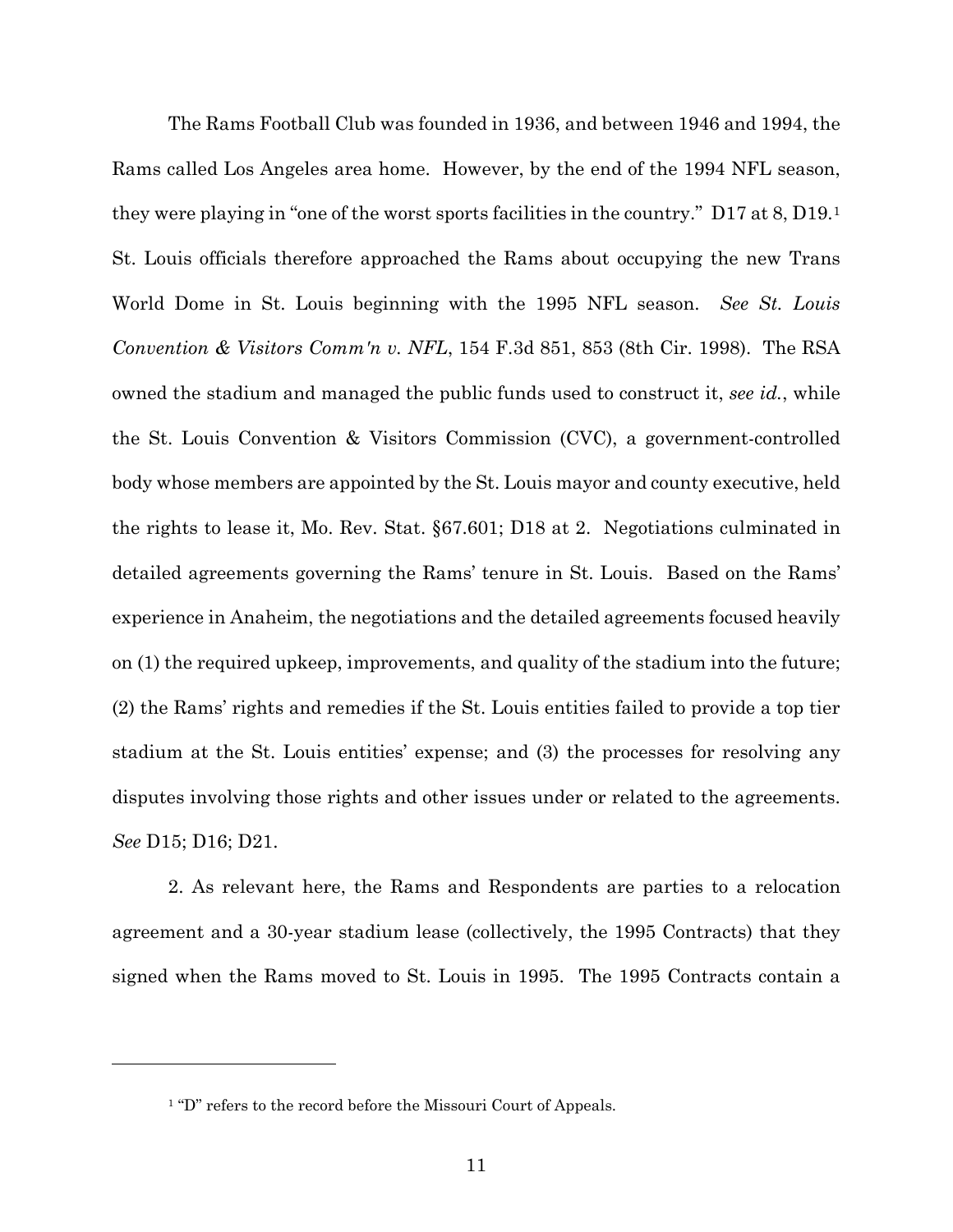broad arbitration clause, which requires "[a]ny controversy, dispute or claim between or among any of the parties … to this Amended Lease, related to this Amended Lease, including, without limitation, any claim arising out of, in connection with, or in relation to the interpretation, performance or breach of this Amended Lease," to be "settled by arbitration." D16 §25; D15 §8.10. The parties agreed in the 1995 Contracts to arbitrate future disputes "in accordance with the most applicable *then existing* rules of the American Arbitration Association." D16 §25 (emphasis added). The 1993 AAA rules were in effect at the time of contracting.

Respondents promised in the 1995 Contracts to provide the Rams a "first tier" stadium, meaning one ranking in the top 25% of all NFL stadiums on 15 metrics. D21 §§1.1.1, 1.3.1. The Rams had just one remedy if Respondents did not meet that standard: the option to convert the lease to an annual tenancy and "to relocate … as of the end of any year." D16 §16(e)(i); D15 §8.5 (merger and integration clause). Respondents concededly did not meet the first-tier requirement. Negotiations reached an impasse in 2012, and in accordance with the 1995 Contracts, the parties then submitted their dispute for arbitration under the "most applicable then existing" AAA commercial arbitration rules—*i.e.*, the then-current 2009 rules, not the 1993 rules that governed in 1995. *See* D20; D58 at 13-14. After an arbitral panel unanimously ruled for the Rams, D20 at 7, the RSA told the Rams that it did not intend to satisfy the first-tier requirement, acknowledging that the Rams would in turn "exercise any and all rights … under the Lease." D28 at 2; D29 at 2. In 2016, the Rams exercised their contractual right "to relocate." D16 §16(e)(i).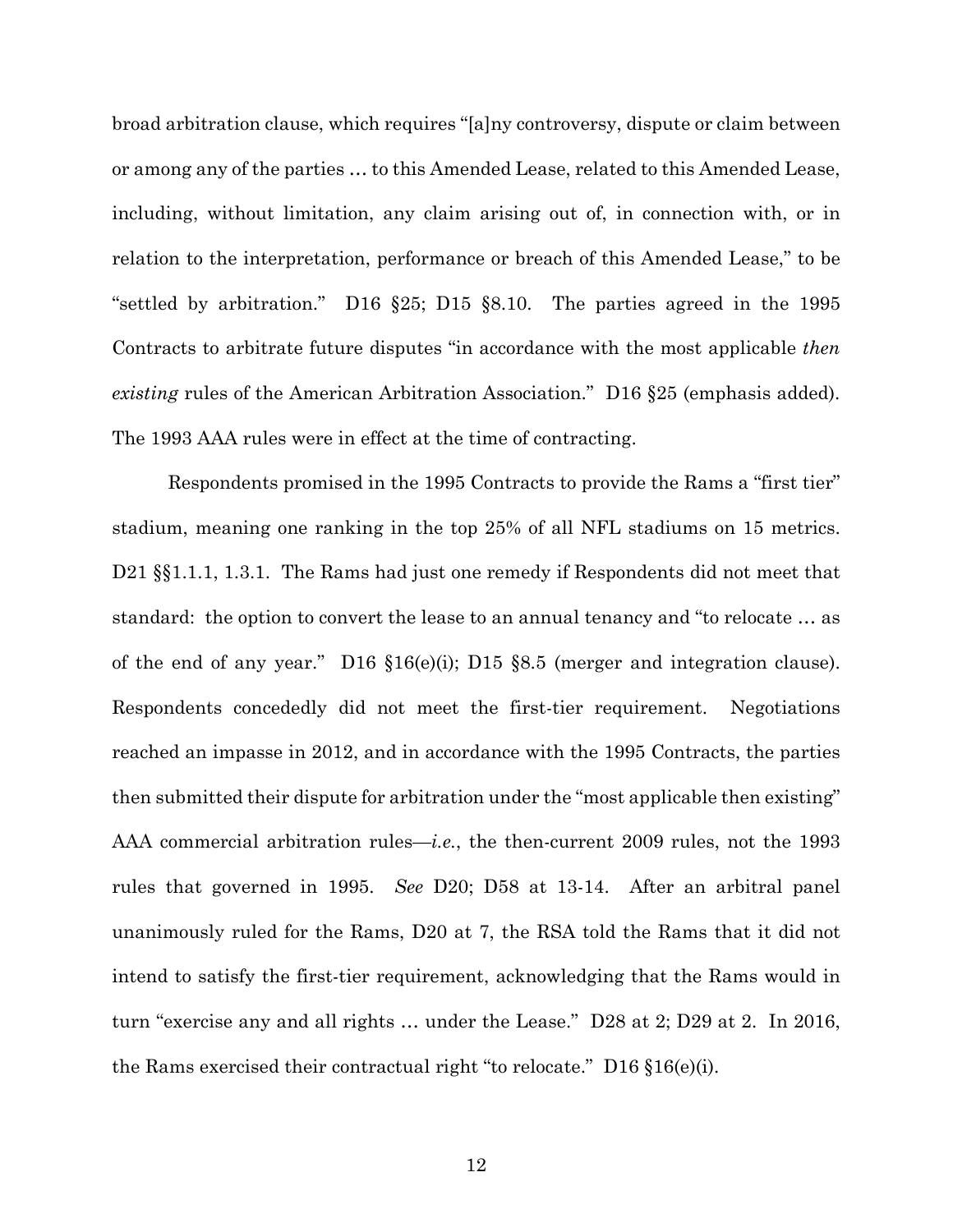3. On April 12, 2017, notwithstanding the arbitration agreement and the prior arbitration, Respondents sued the Rams in state court in St. Louis, along with the NFL, all NFL clubs, and all club owners. D2. Respondents purported to sue based on the 1984 NFL Relocation Policy—an internal guidance document that was unilaterally promulgated by the NFL Commissioner—which contains a list of "factors that may be considered in evaluating [a] proposed" relocation. D3 at 3-4. Count I of the complaint alleges that this internal document is a binding contract, that Respondents are third-party beneficiaries of it, and that the Rams breached it. D2 ¶17. Count II alleges that the Rams were unjustly enriched, including by the Rams' "use of a publicly-funded stadium under team-friendly [lease] terms." D2 ¶¶24, 66. Counts III and IV allege that various statements to the public and the media about Respondents' ongoing stadium negotiations with the Rams were fraudulent. D2 ¶¶77, 87-90. And Count V alleges that the Rams, including Kroenke, tortiously interfered with "a probable future business relationship between the Rams and Plaintiffs." D2 ¶99. The complaint sought monetary relief only.

The Rams promptly applied to compel arbitration based on the 1995 Contracts. Among other things, Respondents' response did not dispute that (1) they were all parties to the 1995 Contracts and their validly executed, enforceable, broad arbitration clause; and that (2) the arbitration clause incorporated the AAA rules. In addition, Respondents did not dispute that, if the court concluded that the 1995 Contracts did not delegate arbitrability to the arbitrator, then the court would have to consider both Respondents' claims and the Rams' defenses to determine if the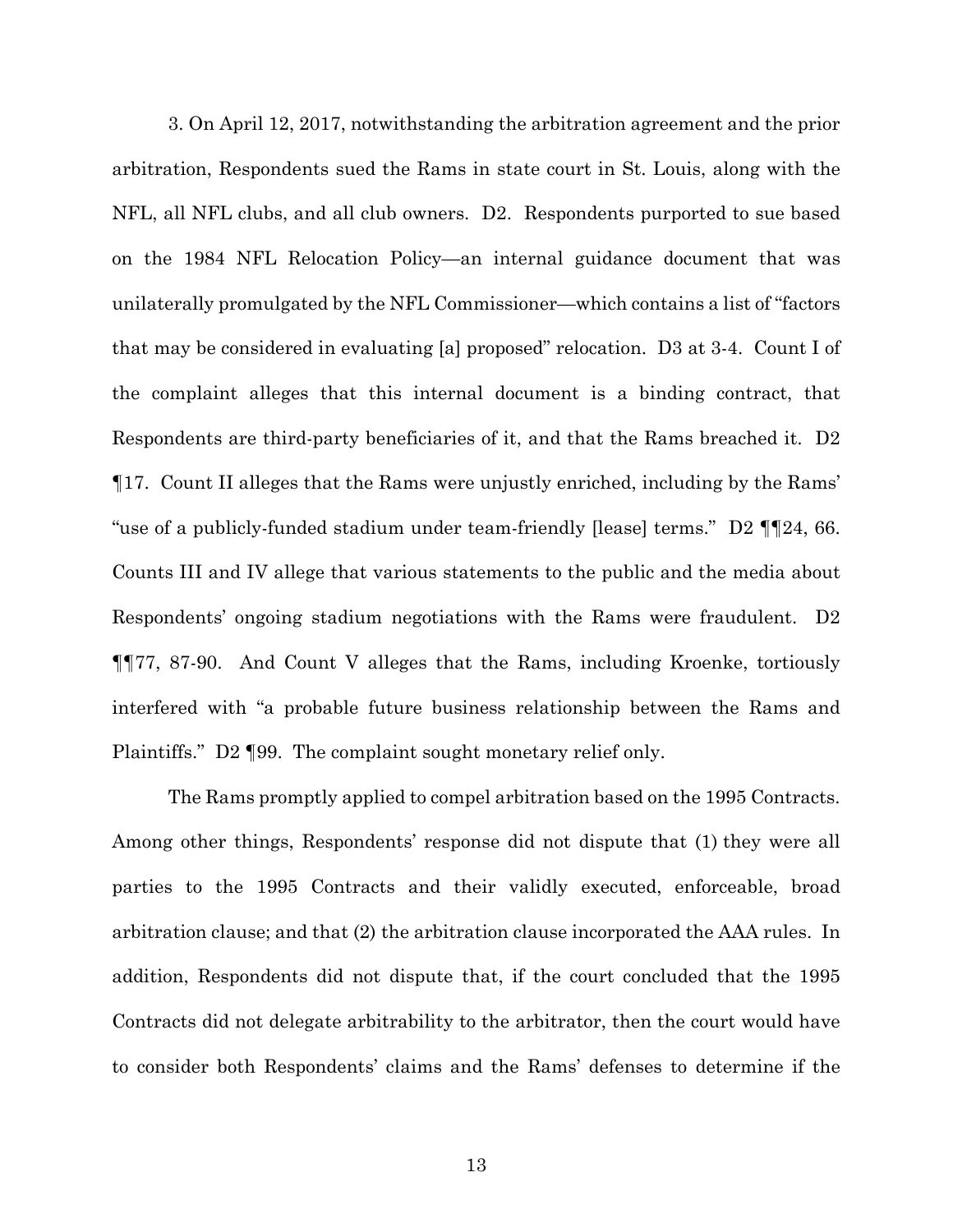dispute "touches matters covered by" the 1995 Contracts and is therefore arbitrable. D41. The trial court nevertheless denied the Rams' application in its entirety. *See*  App.45a-50a. Without offering any explanation, the court stated that "there is no clear and unmistakable evidence … that the parties agreed to arbitrate arbitrability." App.50a. And even though it was undisputed that the Rams have raised defenses arising out of the 1995 Contracts, it further held that all of Respondents' claims fell outside the scope of the parties' arbitration agreement because Respondents purported not to sue based on the 1995 Contracts. App.49a.

4. The Rams appealed the trial court's decision to the Missouri Court of Appeals, emphasizing that the parties' incorporated the AAA rules into the arbitration agreement and that those rules clearly and unmistakably delegate threshold issues of arbitrability to the arbitrator. The Court of Appeals affirmed. Instead of answering the threshold question—*i.e.*, whether the agreement delegated to question of arbitrability to the arbitrators—the Court of Appeals instead simply ruled on the merits of arbitrability itself. App.38a, 41a.

The Rams applied for "transfer" to the Supreme Court of Missouri in light of that decision, but the Court of Appeals denied the application. In doing so, that court issued a further opinion stating that it "considered [the Rams'] 'artfully pleaded' defenses and did not find they required arbitration." App.29a. The Rams then applied for transfer directly with the Supreme Court of Missouri. On January 29, 2019, the Supreme Court of Missouri sustained the application and ordered the case retransferred to the Court of Appeals "for reconsideration in light of" this Court's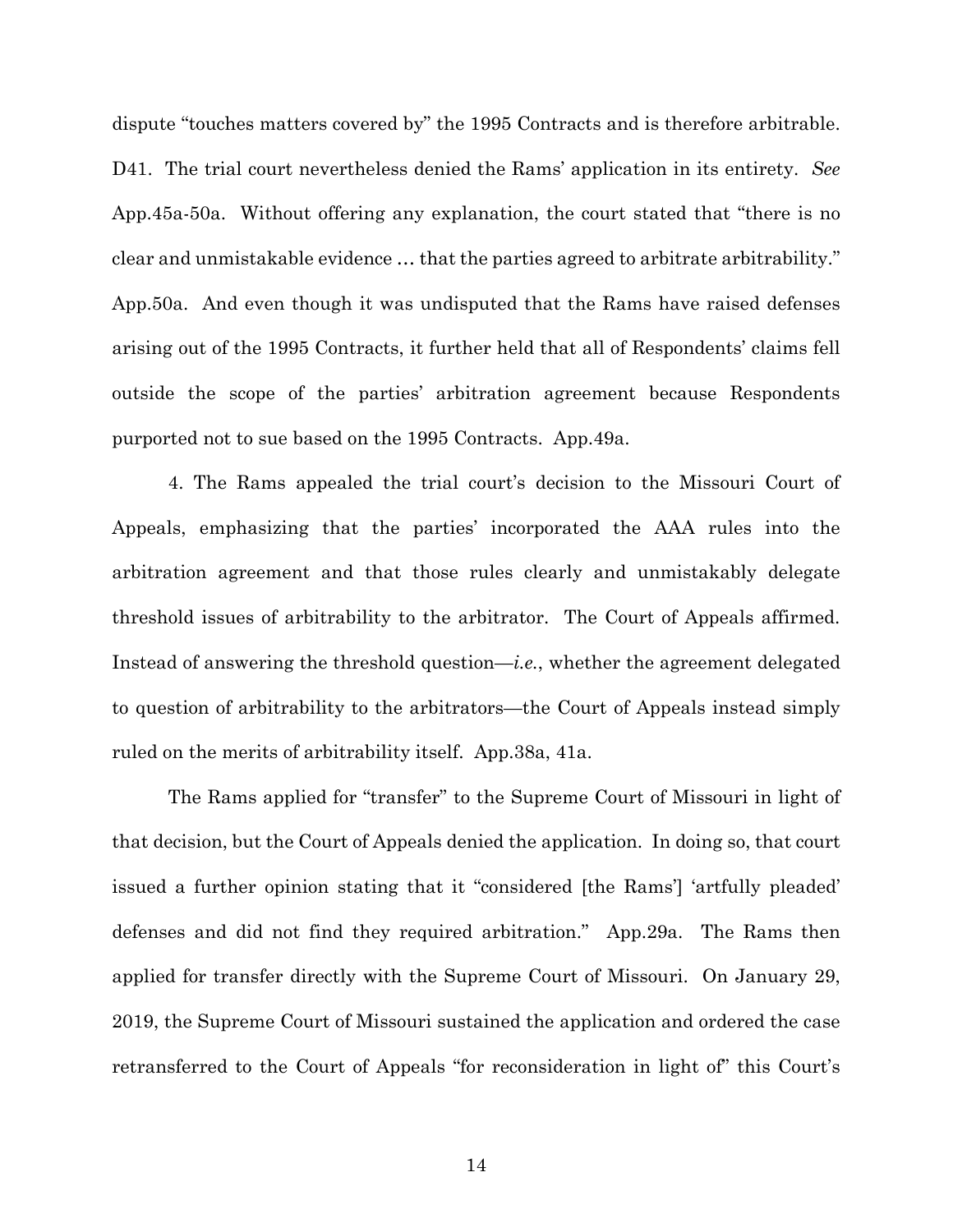decision in *Henry Schein* and a recent decision from the Supreme Court of Missouri, both of which made clear that courts must respect the parties' agreement to delegate arbitrability to the arbitrator. *See* App.26a.

5. On remand, without additional briefing or argument, the Court of Appeals issued a new opinion, which again affirmed the trial court. The Court of Appeals relegated *Henry Schein* to a footnote, explaining that it "does not impact our analysis" because the AAA delegation rule "first appearing in 2003 could not provide 'clear and unmistakable' evidence of the parties' affirmative contractual intent in 1995" to delegate arbitrability. App.9a, 16a & n.5. According to the Court of Appeals, "the face of this contract … does not clearly and unmistakably incorporate AAA rules on exclusive jurisdiction by reference, merely whatever rules are in use by AAA … at the time of a dispute." App.18a. It continued: "The jurisdictional delegation language necessary to 'clearly and unmistakably' evidence a delegation of arbitrability to an arbitrator would not be present in the AAA commercial rules for nearly a decade." App.18a. Finding that the AAA rules could not operate "as a time machine," and because the AAA delegation rule "did not exist" at the time of contracting, the Court of Appeals held that the Rams and Respondents "did not 'clearly and unmistakably' enter into an antecedent agreement in 1995 to delegate to arbitrators the power to decide whether [Respondents'] claims must be arbitrated." App.18a-19a.

In reaching that conclusion, the Court of Appeals did not mention that the AAA rules in existence at the time of contracting in 1995 themselves expressly incorporated any later amendment to the rules; nor did it cite any generally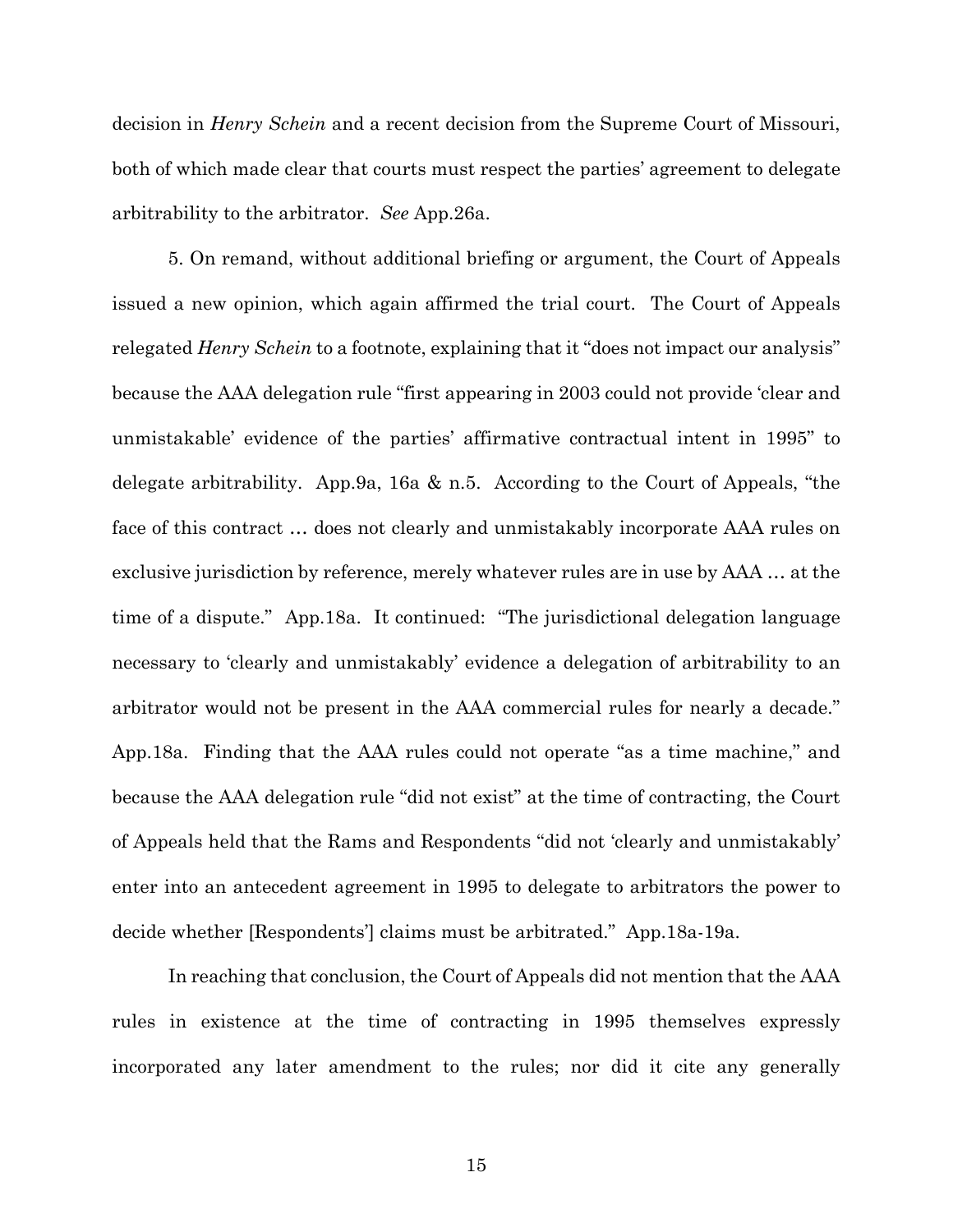applicable rule of Missouri law that barred parties from agreeing to address matters via incorporation of a set of rules that may change over time. Moreover, although the Court of Appeals acknowledged that the U.S. District Court for the Eastern District of Missouri had considered the same arbitration agreement in the 1995 Contracts and had concluded that the agreement provided clear and unmistakable evidence of the intent to delegate arbitrability to the arbitrator, the court refused to follow that decision on the ground that it was "distinguishable and unpersuasive." App.17a (discussing *McAllister v. The St. Louis Rams, LLC*, No. 16-cv-172 (E.D. Mo. Nov. 17, 2017)). The court said nothing of the numerous other courts that have reached the same conclusion as the *McAllister* court in materially identical circumstances over the past 20 years. *See* App.16a-17a.

Turning to the arbitrability question itself, the Court of Appeals again declined to discuss the Rams' defenses. Instead, it simply held that all of "[t]h[e] counts are based on the [Rams'] alleged failure to comply with their obligations under the NFL Policy, not the 1995 Lease or 1995 Relocation Agreement," and that Respondents' "claims do not require reference to or construction of those contracts." App.21a-22a.

6. The Rams promptly sought transfer to the Supreme Court of Missouri for a second time, but the Court of Appeals denied that application on May 20, 2019. *See*  App.6a. The Rams then sought transfer directly with the Supreme Court of Missouri, but that court likewise denied review on September 3, 2019. *See* App.4a. Because the issuance of the Court of Appeals' mandate would allow discovery and other judicial proceedings to begin in the trial court, the Rams filed a motion with the Court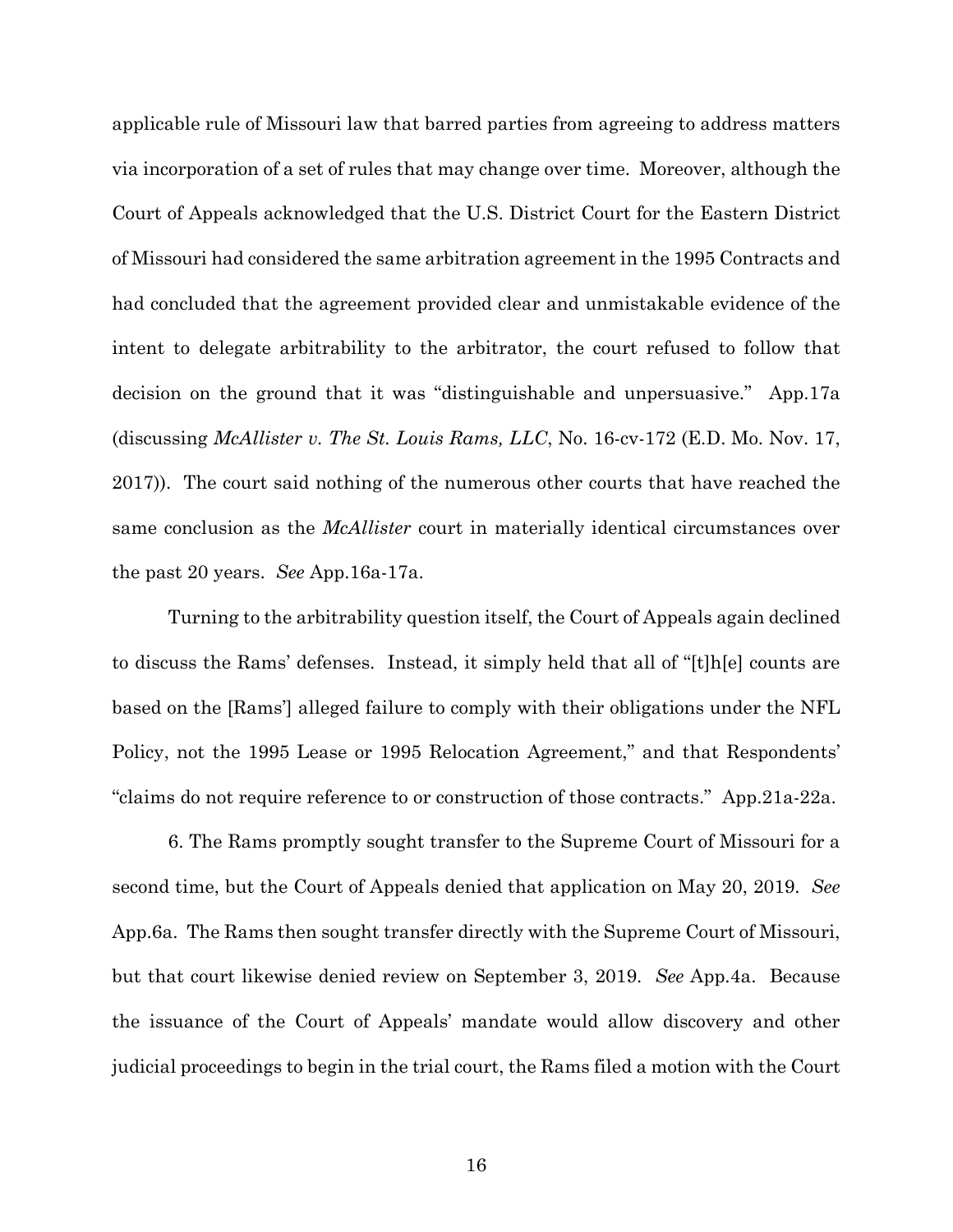of Appeals seeking a stay its mandate to allow this Court to consider a promptly filed petition for certiorari in the ordinary course. Last week, the Court of Appeals denied that motion without explanation.[2](#page-23-0) *See* App.2a.

## **REASONS FOR GRANTING THE APPLICATION**

This Court may stay the mandate of a lower court whose judgment is subject to review by this Court "to enable the party aggrieved to obtain a writ of certiorari." 28 U.S.C. §2101(f). "To obtain a stay pending the filing and disposition of a petition for a writ of certiorari, an applicant must show (1) a reasonable probability that four Justices will consider the issue sufficiently meritorious to grant certiorari; (2) a fair prospect that a majority of the Court will vote to reverse the judgment below; and (3) a likelihood that irreparable harm will result from the denial of a stay." *Hollingsworth v. Perry*, 558 U.S. 183, 190 (2010) (per curiam); *see also Philip Morris USA Inc. v. Scott*, 561 U.S. 1301, 1302 (2010) (Scalia, J., in chambers). "In close cases," the Court will also "balance the equities and weigh the relative harms to the applicant and to the respondent." *Hollingsworth*, 558 U.S. at 190 (per curiam).

This Court has granted stays in cases raising questions regarding the FAA that are similar to those in this one, *see Henry Schein*, 138 S. Ct. 1185, and it should follow

<span id="page-23-0"></span><sup>2</sup> The Rams did not seek a stay of the mandate from the Supreme Court of Missouri because that court had no power to grant such a stay. Because the Supreme Court of Missouri court denied "transfer" after the Court of Appeals issued the decision below, *see* App.4a, it never took jurisdiction over the case. Accordingly, the mandate always remained with the Court of Appeals, and therefore only that court could have stayed it. *See, e.g.*, 24 Daniel P. Card II et al., *Mo. Prac., Appellate Practice* §11.13 (2d ed.) ("The application for stay of the mandate should be presented to the appellate court that actually decided the case, i.e., the appropriate district of the Missouri Court of Appeals or the Missouri Supreme Court. The request for a stay must be made promptly following the Missouri Supreme Court's denial of the application for transfer, or, if the case had been pending in the Missouri Supreme Court, from that court's order denying rehearing.").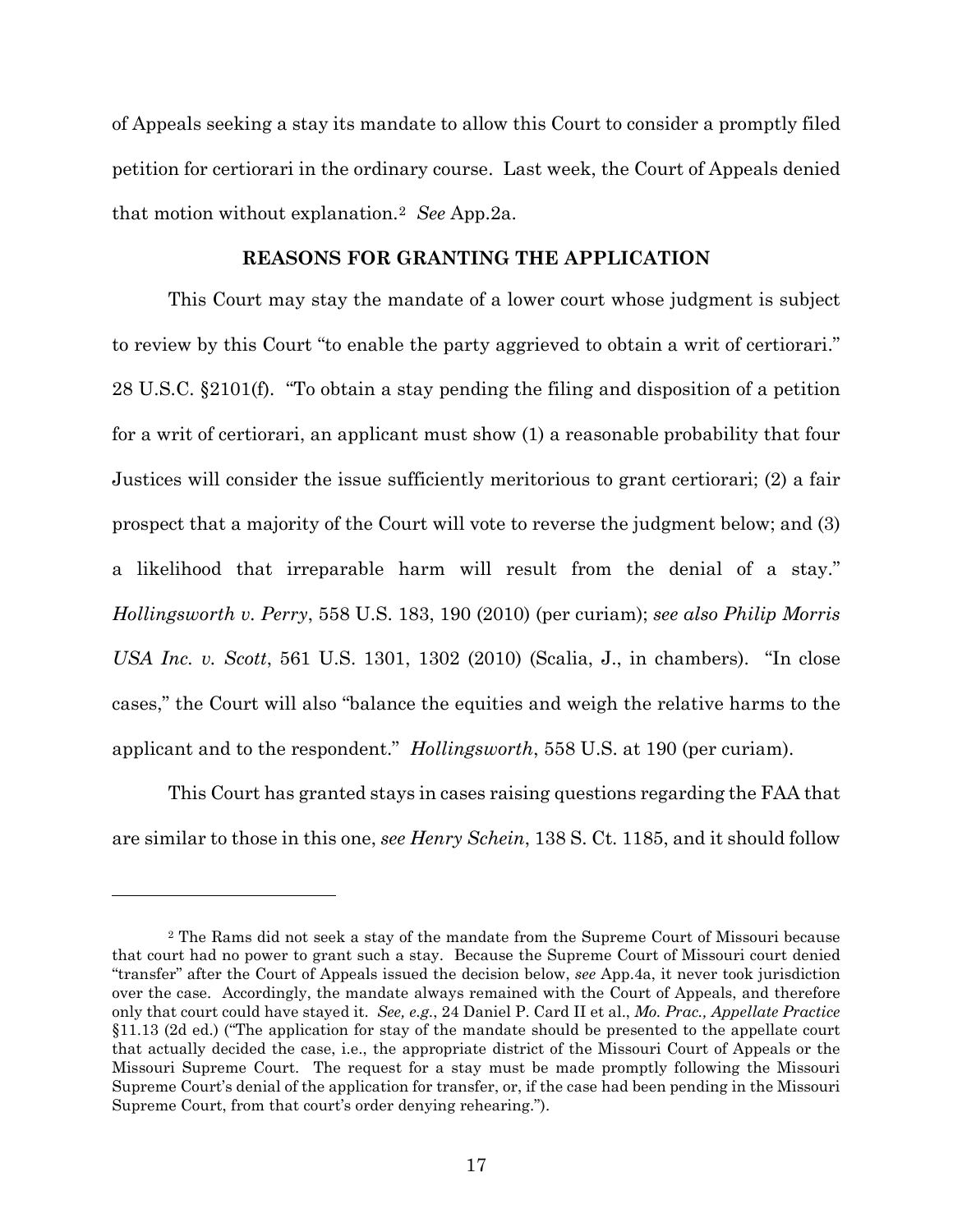course here, as each of the traditional stay factors is amply satisfied. The decision of the Missouri Court of Appeals flatly contradicts the FAA and this Court's precedent, as it applies especially demanding arbitration-only rules in assessing whether parties delegated the question of arbitrability to an arbitrator. A federal court looking at the exact same agreement reached the opposite conclusion by applying generally applicable contracting rules. This Court often grants certiorari and reverses when lower courts exhibit the kind of judicial hostility to arbitration the FAA was designed to eliminate and embrace novel arbitration-only rules that enable them to refuse to enforce arbitration agreements according to their terms. There is a reasonable probability that it will do so here.

In the meantime, Applicants will suffer irreparable harm in the absence of a stay, for they will lose their bargained-for right to arbitrate and will instead be subjected to burdensome discovery and judicial proceedings in state courts in a case where the benefits of neutral arbitration as opposed to local courts are particularly pronounced given the natural disappointment when a franchise relocates. Meanwhile, Respondents will suffer no irreparable harm whatsoever, as they have sought only monetary relief and will still be able to obtain such relief should this Court grant a stay but ultimately decline review. And the equities favor a stay, as there is a strong national policy that favors arbitration and no offsetting policy that favors the waste of judicial resources, which is all that returning this case to the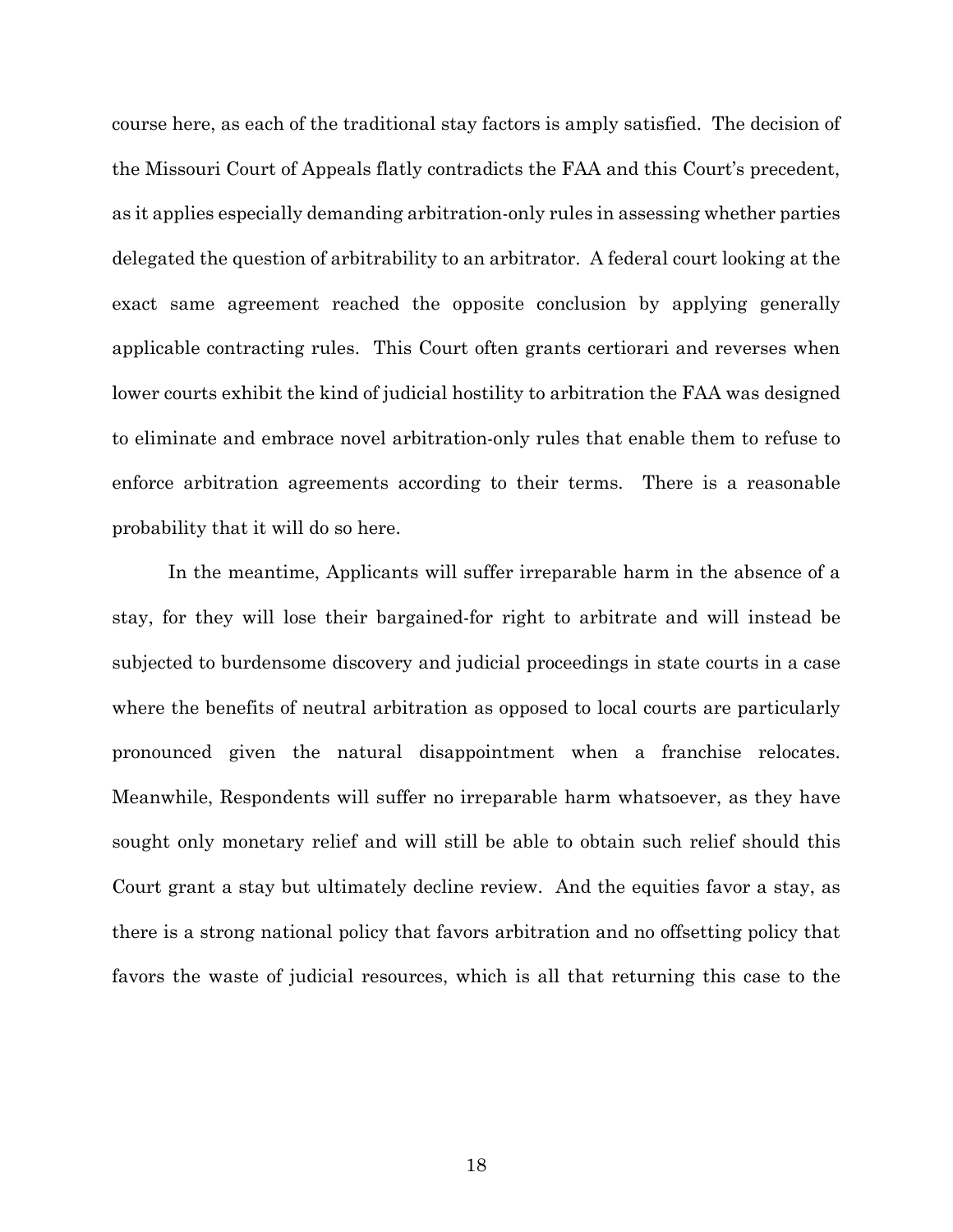Missouri trial court is likely to accomplish. The application should therefore be granted.[3](#page-25-0)

# **I. There Is A Reasonable Probability That This Court Will Grant Certiorari And Reverse The Judgment Below.**

This case plainly satisfies the first two factors in this Court's stay analysis, as there is both "a reasonable probability" that the Court will grant certiorari to review this case on the merits, and a "fair prospect" that the Court will vacate or reverse the decision below after doing so. Indeed, this Court routinely grants review when lower courts embrace novel arbitration-specific rules that reflect the judicial hostility to arbitration that the FAA was designed to eliminate. *See, e.g.*, *Kindred Nursing*, 137 S. Ct. 1421; *AT&T Mobility*, 563 U.S. 333. The profoundly flawed decision below, which makes it all but impossible for parties to enforce an agreement to delegate arbitrability to the arbitrator, is no less deserving of this Court's review and reversal.

1. The FAA "establishes 'a liberal federal policy favoring arbitration agreements,'" *Epic*, 138 S. Ct. at 1621, and it reflects the "fundamental principle that arbitration is a matter of contract," *Rent-A-Ctr.*, 561 U.S. at 67. Consistent with these principles, courts must "place[] arbitration agreements on equal footing with all other contracts," *Buckeye Check Cashing*, 546 U.S. at 443, and they are "require[d]" to

<span id="page-25-0"></span><sup>3</sup> While Applicants submit that the most appropriate course of action at this juncture is to stay the mandate of the lower court pending the filing and disposition of a petition for writ of certiorari, Applicants have no objection should this Court prefer to construe this application as a petition for writ of certiorari and set this case for prompt merits briefing and argument. In the alternative, given the basic errors committed by the court below, this Court may wish to summarily reverse. *See, e.g.*, *Wearry v. Cain*, 136 S. Ct. 1002, 1007 (2016) (per curiam) (explaining that the Court has "not shied away" from summarily reversing cases when "lower courts have egregiously misapplied settled law").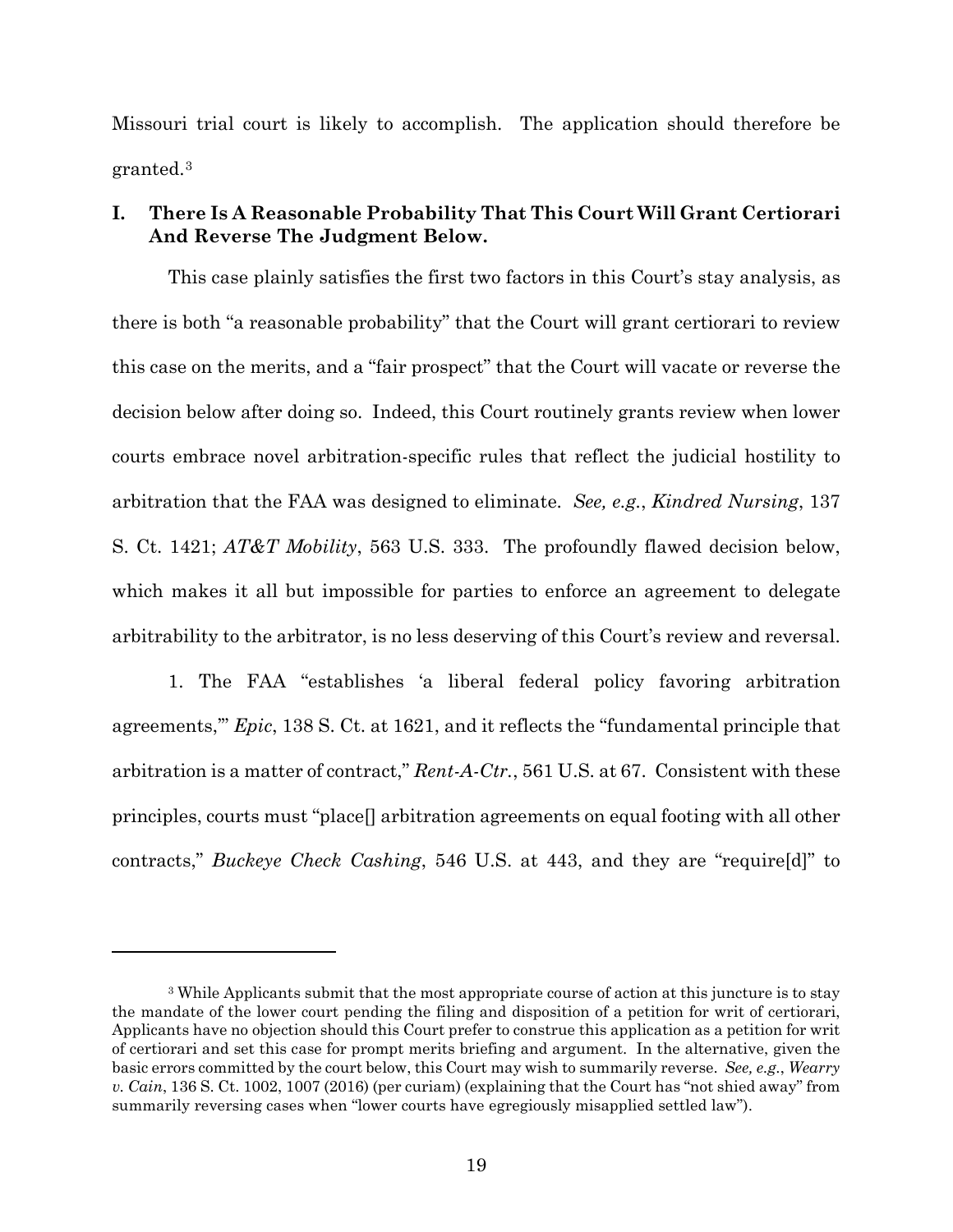"enforce" arbitration agreements "according to their terms," *Rent-A-Ctr.*, 561 U.S. at 67. As this Court reiterated only a few months ago, that approach applies with equal force when parties "agree to have an arbitrator decide … gateway questions of arbitrability, such as whether the parties have agreed to arbitrate or whether their agreement covers a particular controversy." *Henry Schein*, 139 S. Ct. at 529. After all, an "agreement to arbitrate a gateway issue is simply an additional, antecedent agreement the party seeking arbitration asks the federal court to enforce." *Id.* "[T]he FAA operates on this additional arbitration agreement just as it does on any other." *Id.*

To be sure, contracting parties must delegate arbitrability in a manner that is "clear and unmistakable." *Id.* at 530. But that is not an invitation to fashion arbitration-specific rules that preclude a delegation to an arbitrator via the incorporation of the AAA rules which clearly and unmistakably delegate arbitrability to the arbitrator, when other contracts address all manner of issues clearly and unmistakably via incorporation. This Court has never questioned the consensus that parties may clearly manifest their intent to delegate arbitrability by incorporating rules that delegate arbitrability to the arbitrator. Nor would there be any viable basis for challenging that consensus, as parties are generally free to assent to all sorts of other contract terms through incorporation by reference. *See First Options*, 514 U.S. at 944; *Rent-A-Ctr.*, 561 U.S. at 69 n.1. A rule precluding parties from employing the same approach as to arbitrability thus would violate Congress' command to "put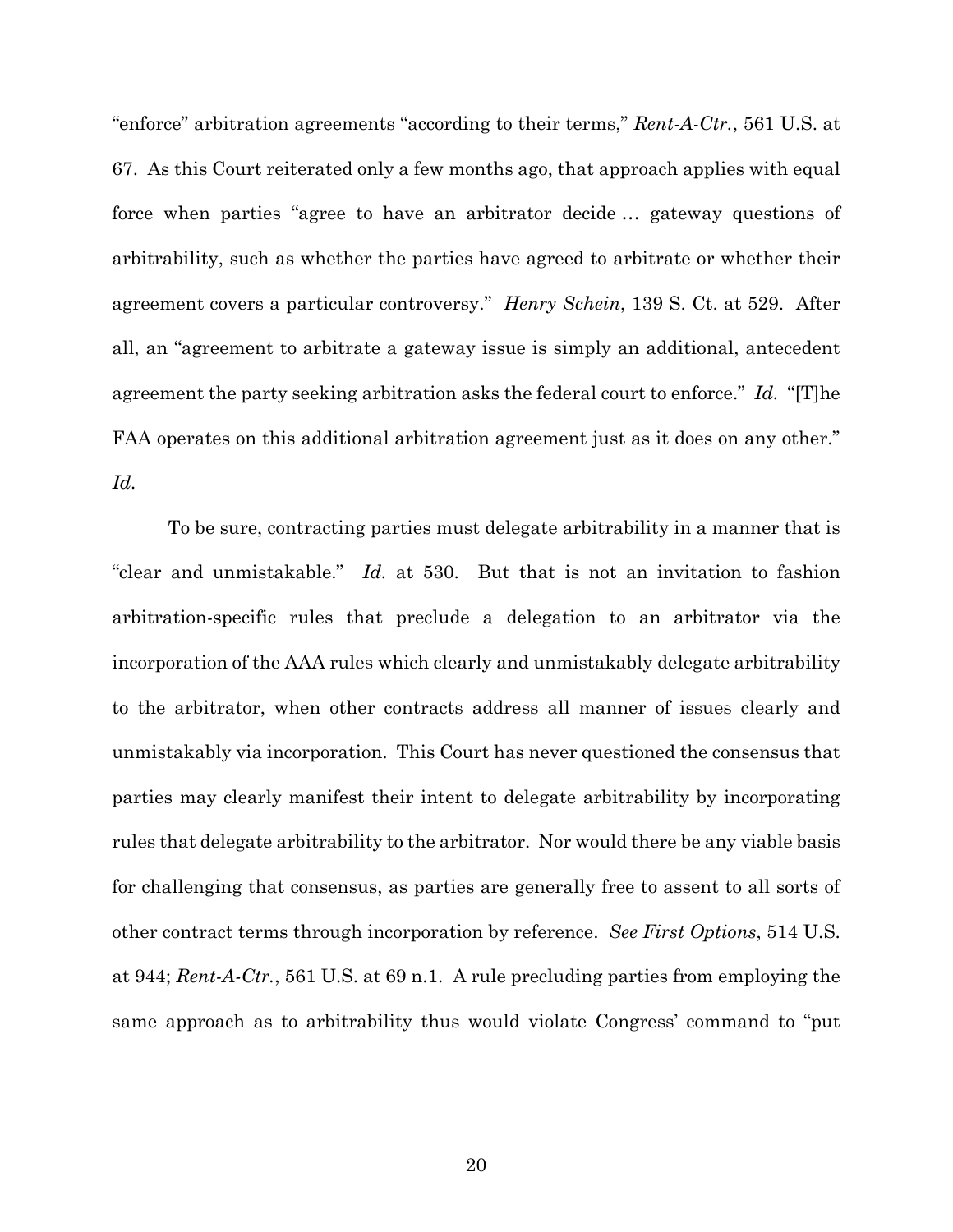arbitration agreements on an *equal* plane with other contracts." *Kindred Nursing*, 137 S. Ct. at 1427 (emphasis added).

Those principles should have made this an easy case. The 1995 Contracts, which are governed by Missouri law, require arbitration of all disputes "in accordance with the most applicable *then existing rules of the American Arbitration Association*." D16 §25; *see also Dunn Indus. Grp., Inc. v. City of Sugar Creek*, 112 S.W.3d 421, 435 n.5 (Mo. 2003) (en banc) (per curiam) ("In Missouri, matters incorporated into a contract by reference are as much a part of the contract as if they had been set out in the contract in haec verba."). The "then" in "then existing" is plainly a reference to the time the dispute is submitted to arbitration. And since 2003, the AAA rules have made clear that arbitrators—not the courts—"shall have the power to rule on … the arbitrability of any claim." AAA Commercial R-7; *see also Henry Schein*, 139 S. Ct. at 528 ("The rules of the American Arbitration Association provide that arbitrators have the power to resolve arbitrability questions."). But if there were any doubt that "then existing" somehow referred to the rules in existence in 1995, it would still not help Respondents, as the 1993 AAA rules in effect at the time of contracting in 1995 also stated that they would apply as amended at the time of the demand for arbitration. *See* AAA Commercial R-1 (1993) ("These rules *and any amendment of them* shall apply in the form obtaining at the time the demand for arbitration or submission agreement is received by the AAA." (emphasis added)). The parties' agreement thus made doubly clear and unmistakable that any disputes would be governed by the AAA rules in place when the demand for arbitration was made.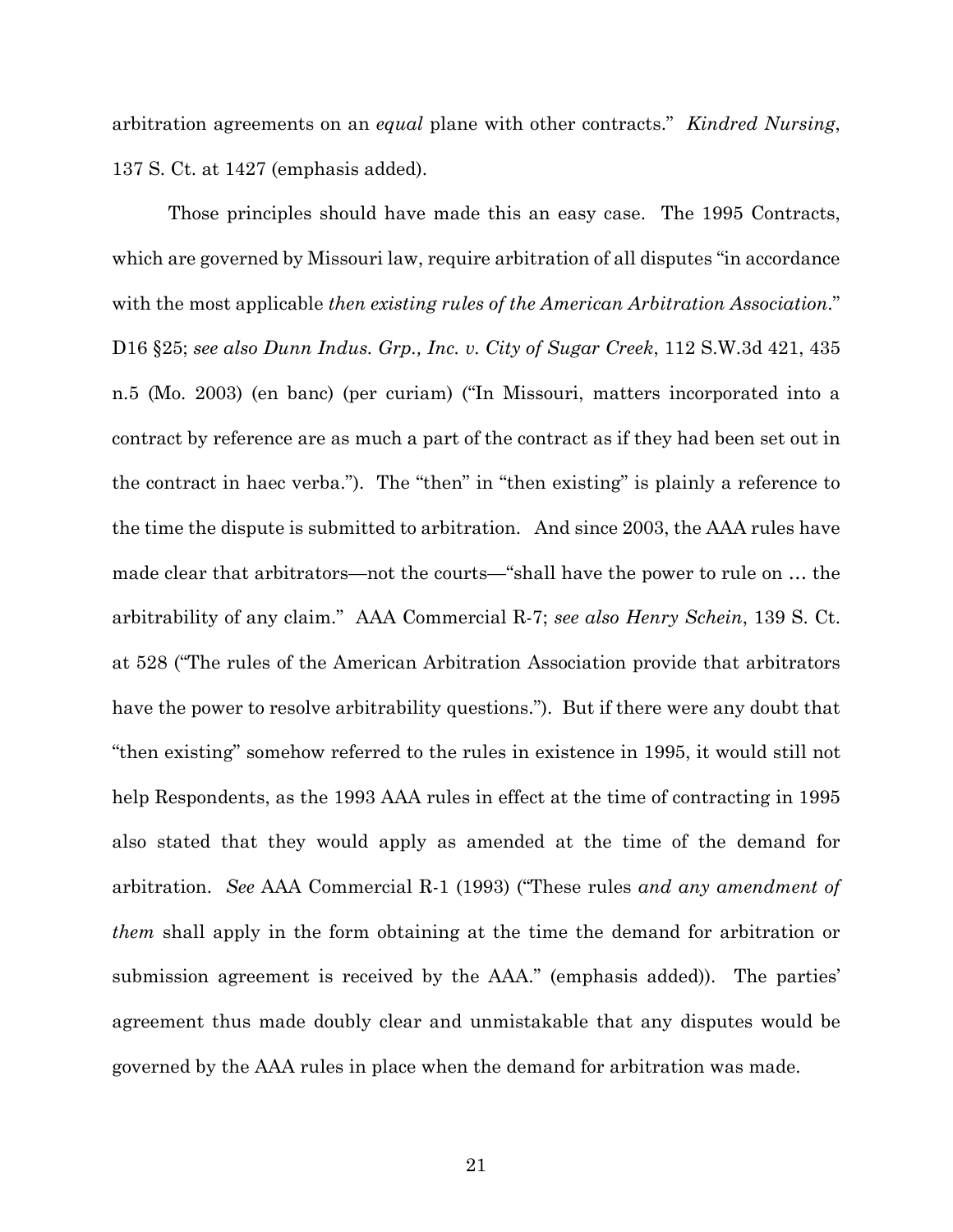Here, Respondents filed the underlying lawsuit in 2017, and the Rams moved to compel arbitration shortly thereafter—*i.e.*, after it had been clear for almost 15 years that the AAA rules delegated arbitrability to the arbitrators. There can thus be no serious question that the arbitrator has the authority under the parties' agreement to decide in the first instance whether Respondents' claims are arbitrable. The Missouri Court of Appeals accordingly should have "respect[ed] the parties' decision as embodied in the contract" by recognizing that it has "no power to decide the arbitrability issue." *Henry Schein*, 139 S. Ct. at 528-29. Indeed, as this Court recently reiterated, that conclusion would hold even if the court believed that "the argument that the arbitration agreement applies to the particular dispute is 'wholly groundless.'" *Id.*at 528; *see also AT&T Mobility*, 475 U.S. at 649-50 (explaining that a court may not "rule on the potential merits of the underlying" claim that is assigned by contract to an arbitrator, "even if it appears to the court to be frivolous"). Here, of course, the agreement is clear that the AAA rules at the time of the demand govern; those rules are clear that arbitrability questions are for the arbitrator; and it is clear that the dispute (including the Rams' defenses) is subject to arbitration. In short, the arbitrability question here is not a close one.

In fact, a federal district court in Missouri has reviewed the *very same arbitration agreement* at issue here and concluded that it clearly and unmistakably delegated arbitrability to the arbitrator. In *McAllister v. The St. Louis Rams, LLC*, No. 16-cv-172 (E.D. Mo. Nov. 17, 2017), the Eastern District of Missouri—in a case involving the Rams and the CVC, the government-controlled entity that held the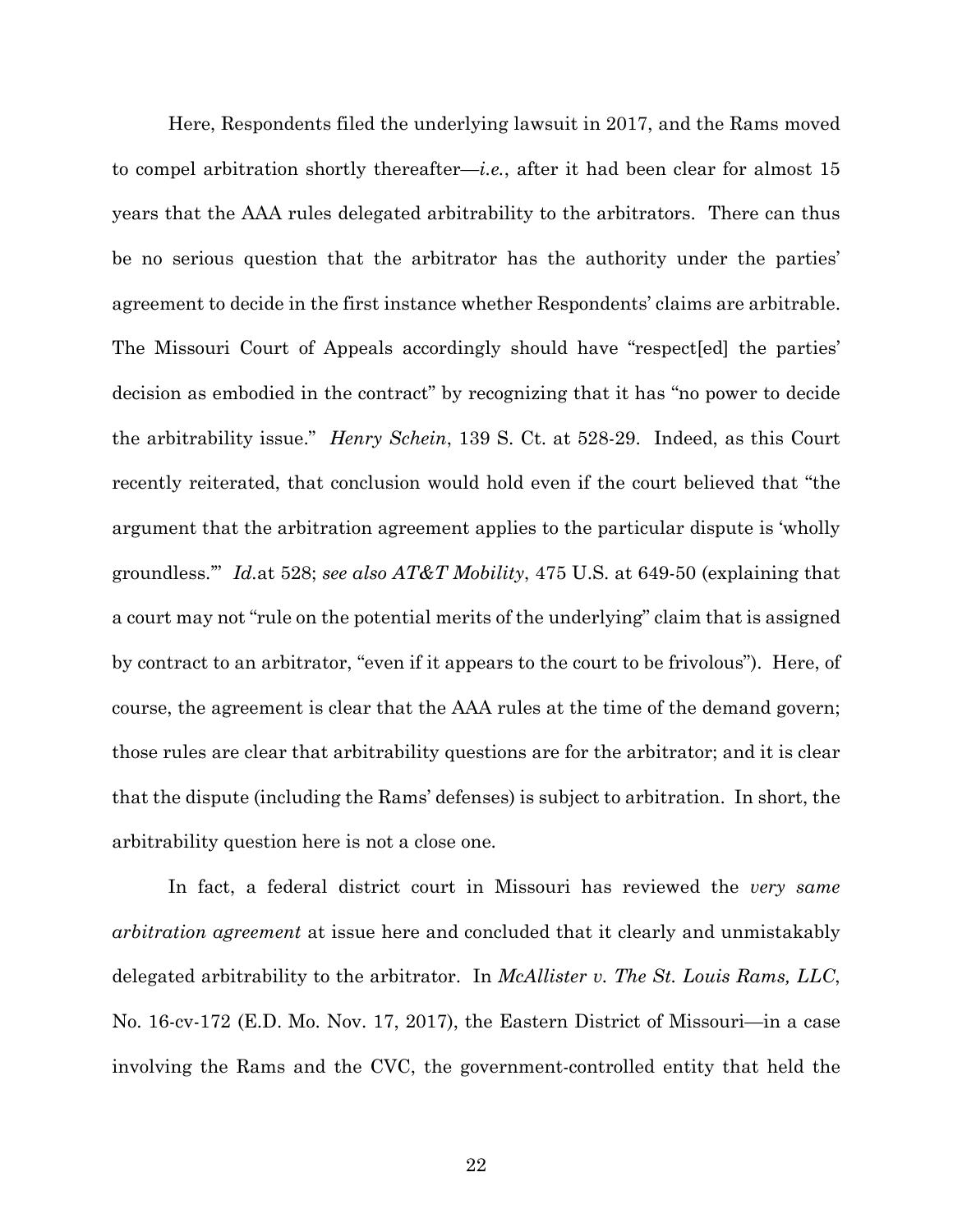rights to lease the St. Louis stadium to the Rams—also considered claims involving the Rams' relocation to Los Angeles. *See* ECF No. 276 at 1-2. Invoking the 1995 Contracts, the Rams moved to compel arbitration, including the threshold question of arbitrability, and the district court granted that motion. In doing so, the court squarely rejected the CVC's "suggest[ion]" that the "then existing" language in the arbitration agreement referred to "the AAA rules that existed at the time the [arbitration agreement] signed."[4](#page-29-0) *Id.* at 3. Instead, the court agreed with the Rams that the plain text of the arbitration agreement confirmed that the "then existing" phrase referenced "the time the arbitration demand is made," such that arbitration demands filed after 2003 would be governed by the AAA rule delegating questions of arbitrability to the arbitrator. *Id.* at 3-4. And for good measure, the court concluded that the CVC's quibbling made "no practical difference," as "the 1993 Rules (that were in effect when the [arbitration agreement] was signed in 1995) state that 'these rules and any amendment[s] of them shall apply in the form obtaining at the time the demand for arbitration … is received by the AAA.'" *Id.* at 4. Accordingly, the court concluded, "even the 1993 Rules require the use of the Rules currently in existence." Id. It therefore granted the motion to compel arbitration, "including as to the threshold question of arbitrability." *Id.*[5](#page-29-1)

<u>.</u>

<span id="page-29-0"></span><sup>4</sup> Indeed, that "suggestion" would have been correct only if the 1995 Contracts incorporated the "now existing" AAA rules—*i.e.*, the 1993 rules.

<span id="page-29-1"></span><sup>5</sup> Because decisions to compel arbitration (including as to questions of arbitrability) are not immediately appealable, *see* 9 U.S.C. §16(b) (noting that appeals from orders compelling arbitration are permissible only under the rules of 28 U.S.C.§1292(b)), there was no appeal to the Eighth Circuit in *McAllister*, and the district court decision likely reflects the definitive view of federal courts in the Eighth Circuit on the meaning of this particular arbitration agreement.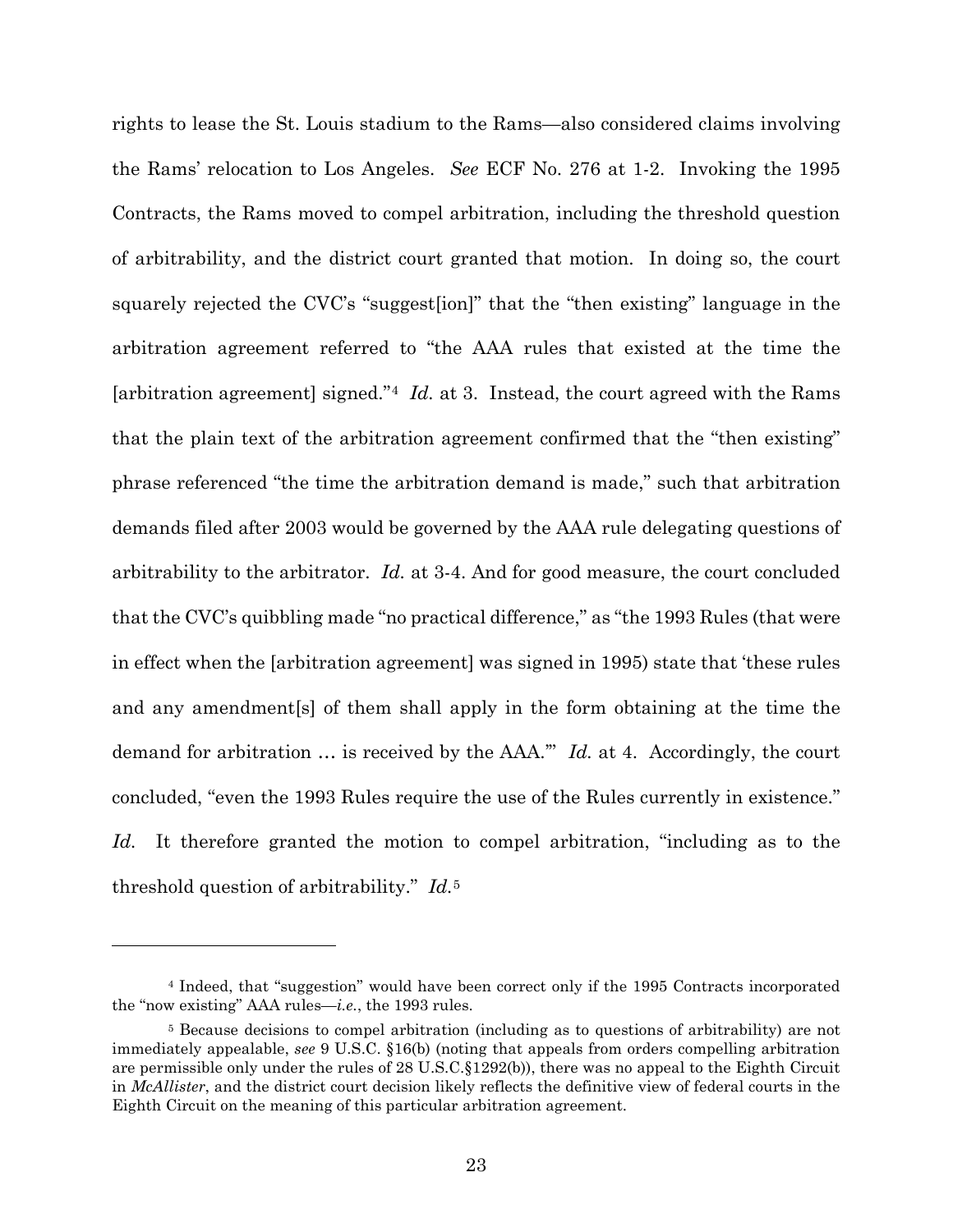As a result of *McAllister* and the Missouri Court of Appeals' decision below, there is now a square conflict between federal and state courts over the exact same arbitration agreement. Making matters worse, the decision below conflicts with decisions from numerous other federal courts that have reached materially identical conclusions to *McAllister* when applying Missouri law in similar circumstances. For instance, in *Hodge v. Top Rock Holdings, Inc.*, 2011 WL 1527010 (E.D. Mo. Apr. 20, 2011), the court considered whether a 1979 arbitration agreement, which was later incorporated into a contract formed in 1996, delegated threshold questions of arbitrability insofar as it stated that arbitration must be conducted "in accordance with the Rules of the American Arbitration Association." *Id.* at \*4. The court had little trouble concluding that the answer was yes. As it explained, in both 1979 and 1996, the AAA rules provided that "[t]hese rules and any amendment of them shall apply in the form obtaining at the time the demand for arbitration or submission is received by the AAA," and at the time of defendants' motion to compel arbitration, the AAA rule delegating questions of arbitrability to the arbitration had already taken effect. *Id.* at \*4-\*5. If the "parties wanted to carve out this provision from the arbitration clause so that it would not operate to validate any subsequent amendments to the AAA Rules," the court continued, "they could have done so," but "[s]uch was not done." *Id.* at \*5.

Consistent with those decisions, the vast majority of courts across the country have concluded that parties who incorporate the AAA rules do not somehow incorporate rules frozen in time, but rather clearly and unmistakably agreed to be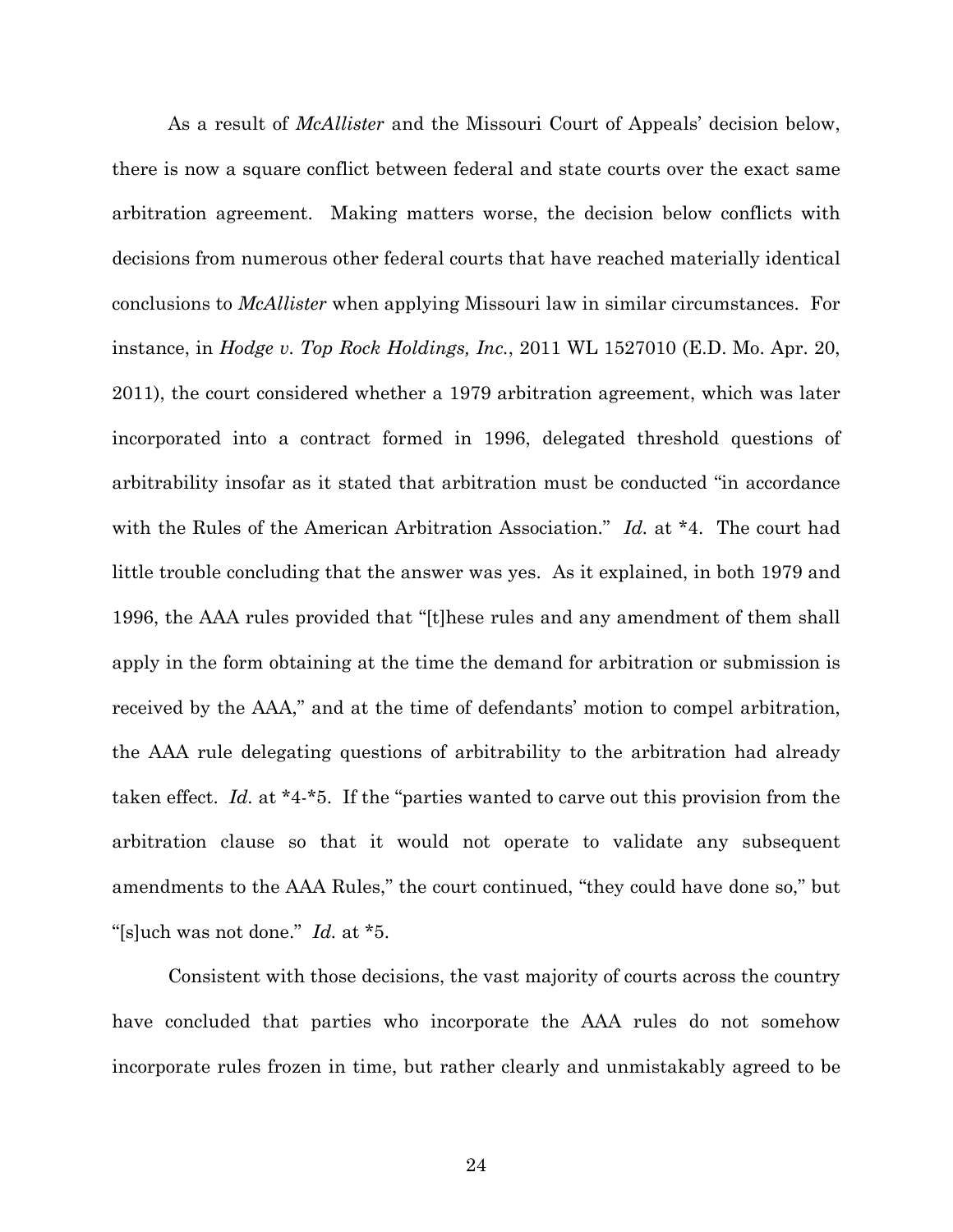bound by the later amendment that plainly delegates arbitrability to the arbitrator. *See, e.g.*, *Grynberg v. BP P.L.C.*, 585 F. Supp. 2d 50, 55 (D.D.C. 2008); *Pikes Peak Nephrology Assocs. v. Total Renal Care, Inc.*, 2010 WL 1348326, at \*6-7 (D. Colo. Mar. 30, 2010); *Congress Constr. Co. v. Geer Woods, Inc.*, 2005 WL 3657933, at \*3 (D. Conn. Dec. 29, 2005); *Brandon, Jones, etc. v. MedPartners, Inc.*, 203 F.R.D. 677, 684-85 (S.D. Fla. 2001); *Ex parte Johnson*, 993 So. 2d 875, 884, 887 (Ala. 2008).

The Second Circuit's decision in *Wells Fargo Advisors, LLC v. Sappington* is illustrative. *See* 884 F.3d 392. In that case, the Second Circuit considered arbitration clauses signed between 2011 and 2014, which were "governed by Missouri law" and which incorporated the 1993 AAA rules by reference. *Id.* at 394. "Applying Missouri's arbitration and contract law to those arbitration clauses," the Second Circuit concluded "that there [was] clear and unmistakable evidence that the parties … intended to arbitrate all questions of arbitrability." *Id.* at 396. In arriving at that conclusion, the court acknowledged that, although "the 1993 Rules do not by themselves authorize arbitrators to resolve questions of arbitrability," "Rule 1 of the 1993 Rules provides that '[t]hese rules and any amendment of them shall apply in the form obtaining at the time the demand for arbitration ... is received by the AAA.'" *Id.* at 396-97.

This case is *a fortiori*, as the evidence regarding delegation of arbitrability is decidedly more "clear and unmistakable" in the 1995 Contracts as compared to the contracts considered in *Hodge* and *Wells Fargo*. In this case, the parties not only incorporated Rule 1 of the AAA rules, but also stated in the text of the arbitration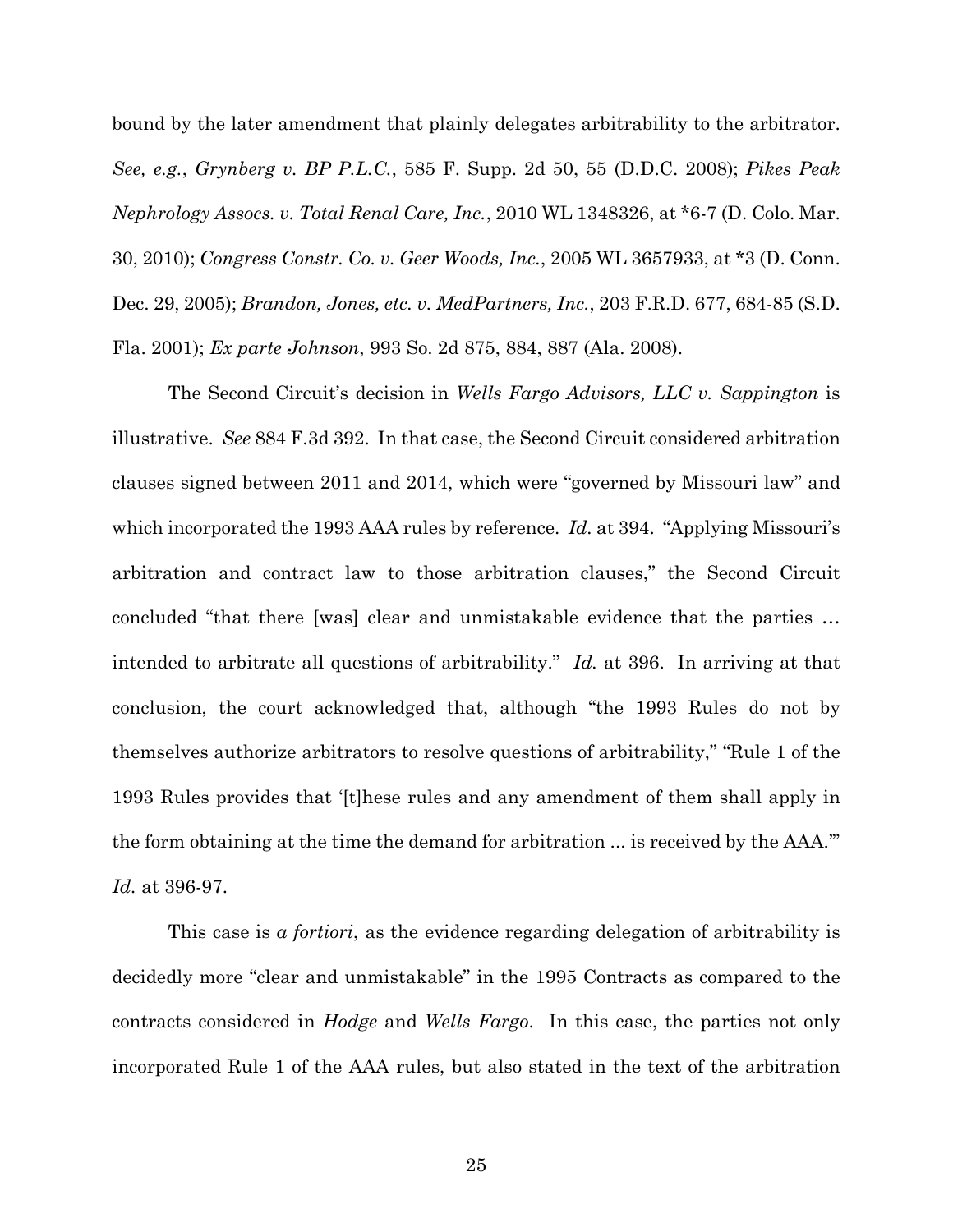agreement itself that they would adhere to the version of the AAA rules "then existing" at the time of a future dispute. The net result, then, is that this case obviously does not belong in court. It instead belongs before the arbitrators, whom the parties tasked with determining in the first instance whether disputes between them should arbitrated or not. That is the only approach that honors the arbitration agreement here "according to [its] terms, including terms that specify *with whom* the parties choose to arbitrate their disputes and *the rules* under which that arbitration will be conducted." *Epic*, 138 S. Ct. at 1621.

2. The Missouri Court of Appeals reached the contrary conclusion only by exhibiting the kind of judicial hostility to arbitration that the FAA was designed to eradicate and applying special arbitration-only rules in deciding whether the incorporation of the AAA rules sufficed to delegate arbitrability questions to the arbitrators. In the Court of Appeals' view, because this Court has said that there must be "clear and unmistakable" evidence that the parties intended to delegate arbitrability, *First Options*, 514 U.S. at 944-45, courts may disregard traditional contracting principles in analyzing that question, and demand something more than what would manifest the parties' intent in other contexts. Thus, according to the Court of Appeals, "an arbitration rule first appearing in 2003" simply cannot "provide 'clear and unmistakable' evidence of the parties' … intent… for an arbitrator to have exclusive jurisdiction to decide arbitrability." App.9a; *see also* App.18a-19a ("Because AAA Rule 7(a) did not exist at the time, we conclude the Plaintiffs, the Rams, and Kroenke did not 'clearly and unmistakably' enter into an antecedent agreement in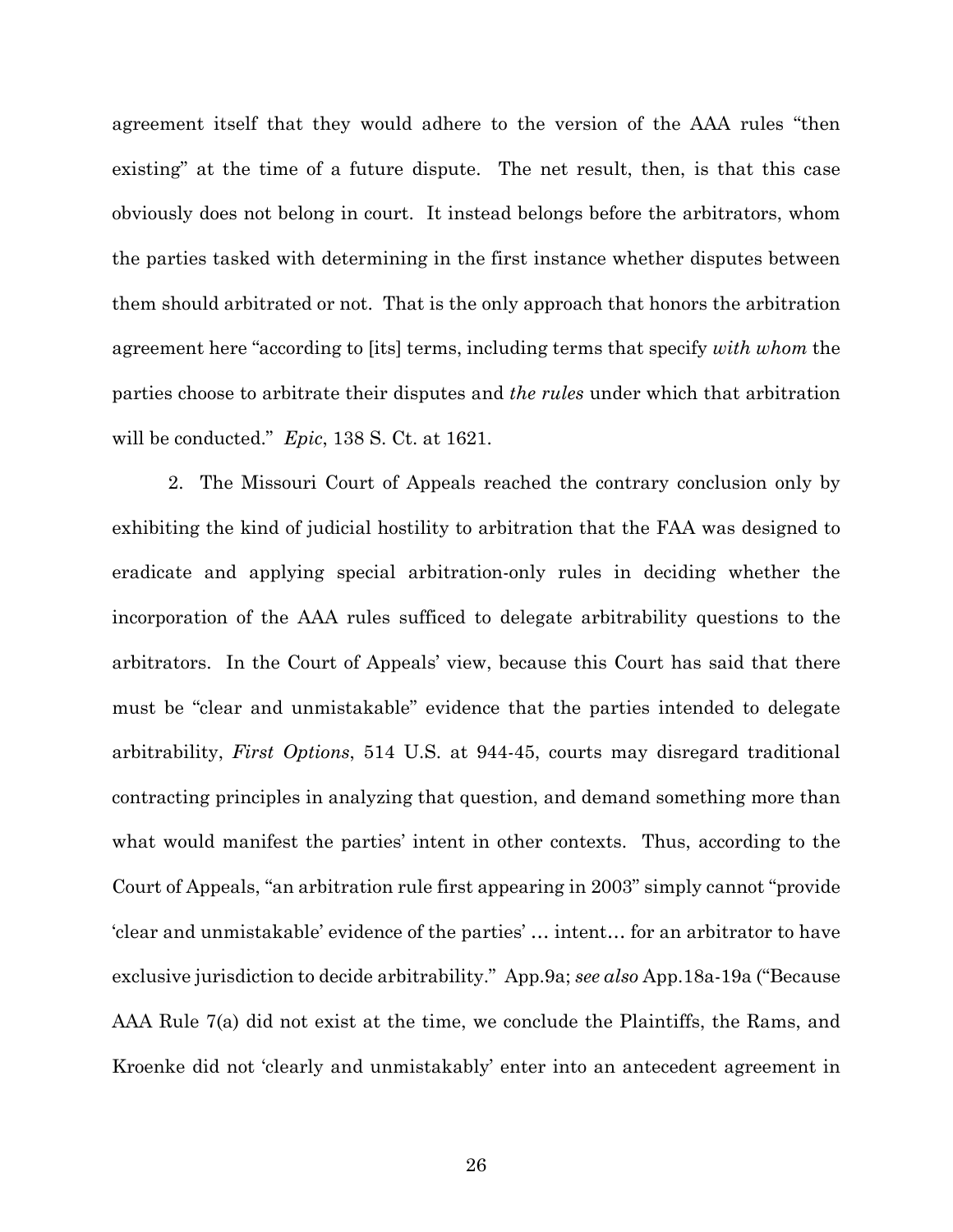1995 to delegate to arbitrators the power to decide whether Plaintiffs' claims must be arbitrated."). In other words, no matter how clear the parties were in manifesting their intent to have disputes governed by the AAA rules in effect at the time of a demand for arbitration, and no matter how clearly those rules delegate arbitrability to the arbitrators, the Rams are forever bound by the AAA rules as they existed in 1993.

The Court of Appeals did not purport to ground that conclusion in any "generally applicable rule of law" providing that contracting parties who are governed by Missouri law are incapable of binding themselves to an external body of rules that may change over time. *Kindred Nursing*, 137 S. Ct. at 1428 n.2. Nor could it have done so, for no such rule exists. In fact, far from disfavoring incorporation by reference, Missouri law provides that "matters incorporated into a contract by reference are as much a part of the contract as if they had been set out in the contract in haec verba." *Dunn*, 112 S.W.3d at 435 n.5. And Missouri recognizes no exception to that rule when it comes to incorporating laws, rules, or terms that may evolve over time, as evidenced by the fact that contracts governed by Missouri law routinely include terms of just that nature. *See, e.g.*, *City of St. Joseph v. Lake Contrary Sewer Dist.*, 251 S.W.3d 362, 367-69 (Mo. Ct. App. 2008) (discussing contracts that incorporated "ordinances now in effect or hereafter enacted and any amendments thereto"); *Griffin v. First Cmty. Bank of Malden*, 802 S.W.2d 168, 170 (Mo. Ct. App. 1990) (discussing a bank account contract that "shall be subject to service and maintenance charges heretofore adopted by this bank and now in effect, and to such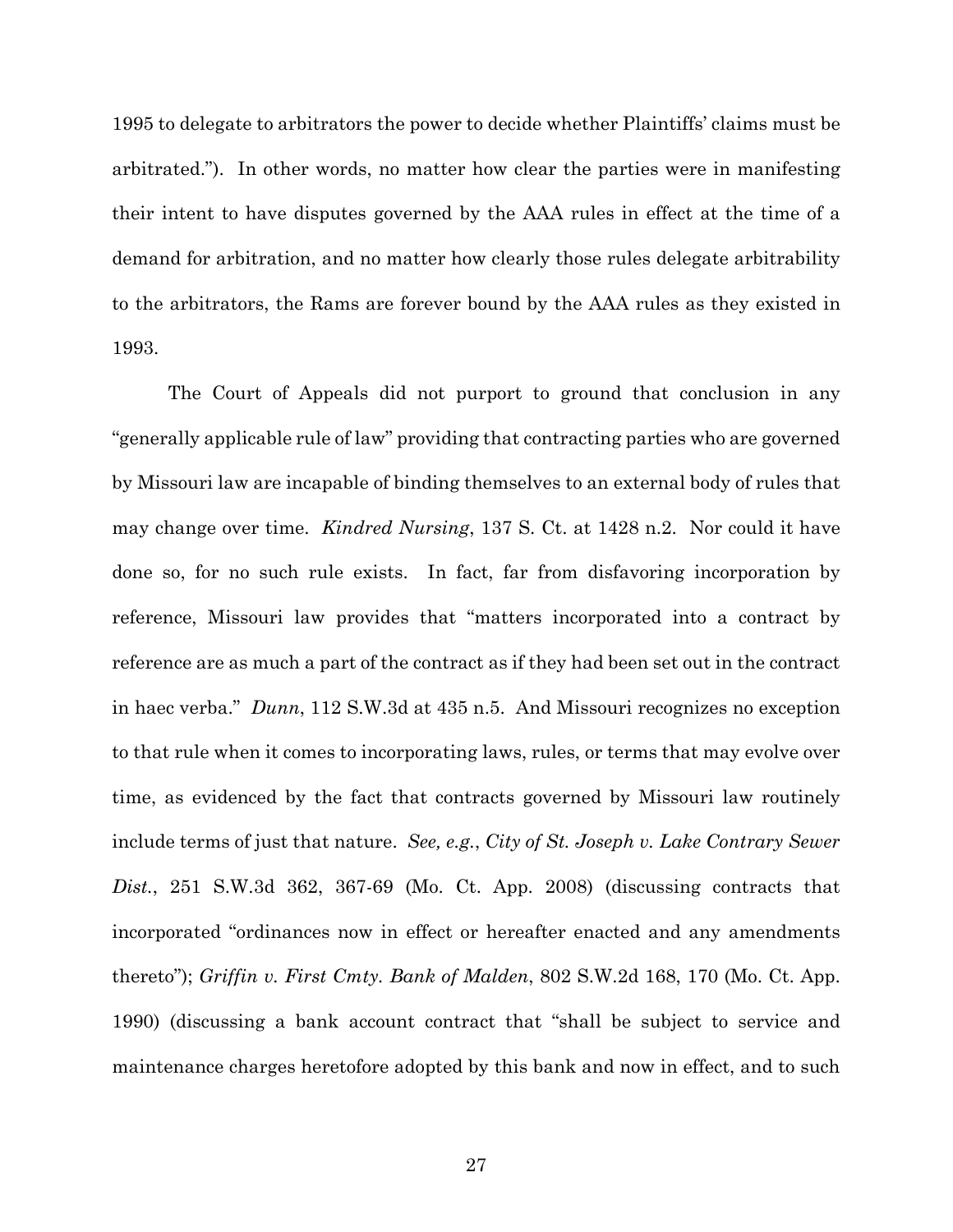charges as may hereafter be adopted by this bank" (emphasis omitted)); *St. Louis Realty Fund v. Mark Twain S. Cty. Bank 21*, 651 S.W.2d 568, 573 (Mo. Ct. App. 1983) (discussing bank note that "states clearly that the interest rate would be  $P + 1\frac{1}{2}\%$ 'which interest rate shall change as and when the prime rate shall change'").

Indeed, the Eastern District of Missouri and the Second Circuit have considered arbitration agreements that incorporated later amendments to a body of rules—including the same arbitration agreement here, no less—and they failed to uncover any generally applicable rule of law that would justify the decision below. There is a simple explanation for that discrepancy: No such principle exists under Missouri law—or anywhere else. *See, e.g.*, 11 Richard A. Lord, *Williston on Contracts* §30:23 (4th ed. 1990) (parties may incorporate future changes to rules if contract language "clearly indicates such to have been intention of parties"); *DIRECTV, Inc. v. Imburgia*, 136 S. Ct. 463, 469 (2015) (contracts governed by California law "incorporate the California Legislature's power to change the law retroactively").The decision below thus plainly "singles out arbitration agreements for disfavored treatment," in clear violation of the FAA and this Court's precedent. *Kindred Nursing*, 137 S. Ct. at 1425.

Unfortunately, that decision does not stand alone. In addition to the Missouri Court of Appeals, at least two other state appellate courts have concluded that incorporating AAA rules by reference is insufficient to delegate arbitrability to the arbitrator under the "clear and unmistakable" standard. For instance, in *Flandreau Public School District No. 50-3 v. G.A. Johnson Construction, Inc.*, 701 N.W.2d 430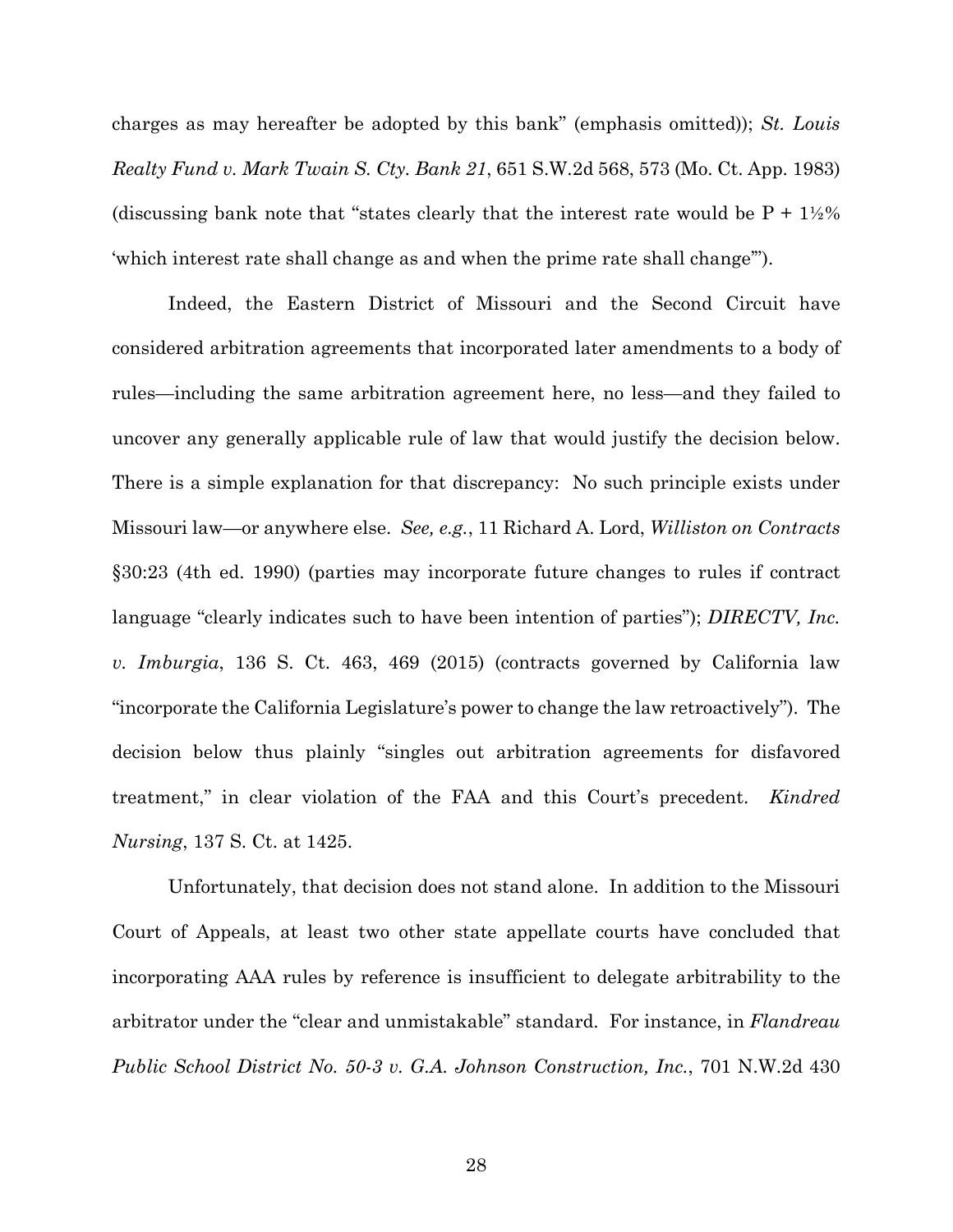(S.D. 2005), the South Dakota Supreme Court considered an arbitration agreement that incorporated by reference the AAA construction industry rules, which contain the same delegation-of-arbitrability rule as the AAA commercial rules. *See id.* at 432 (discussing AAA construction industry rule that "provided that the arbitrator had 'the power to rule on his or her own jurisdiction, including any objections with respect to the existence, scope or validity of the arbitration agreement'"). Despite that incorporation, South Dakota's highest court refused to allow the arbitrator to consider any arbitrability questions, reasoning that the arbitration agreement "contain[ed] no language agreeing to arbitrate arbitrability"—that is, "there [was] no clear and unmistakable evidence of intent to arbitrate arbitrability." *Id.* at 436-37 (citing *First Options*, 514 U.S. at 944). In doing so, the court acknowledged that other courts had held that incorporating the delegation rule by reference was sufficient, but it declined to follow that approach on the ground that the text of an arbitration agreement must *itself* include the delegation language. *Id.* at 437 n.6; *see also id.* (rejecting a "per se" rule that parties could manifest their "intent to arbitrate arbitrability based solely upon the incorporation of [the] AAA [arbitrability rule] in the agreement").

Likewise, in *Gilbert Street Developers, LLC v. La Quinta Homes, LLC*, 94 Cal. Rptr. 3d 918 (Cal. App. 2009), the California Court of Appeal addressed an arbitration agreement signed in 1998, which provided that arbitration was to be "conducted in accordance with the Rules of the American Arbitration Association existing at the date thereof." *Id.* at 919. When the parties signed that agreement, the AAA rules "had no rule providing that arbitrators had jurisdiction to rule on their own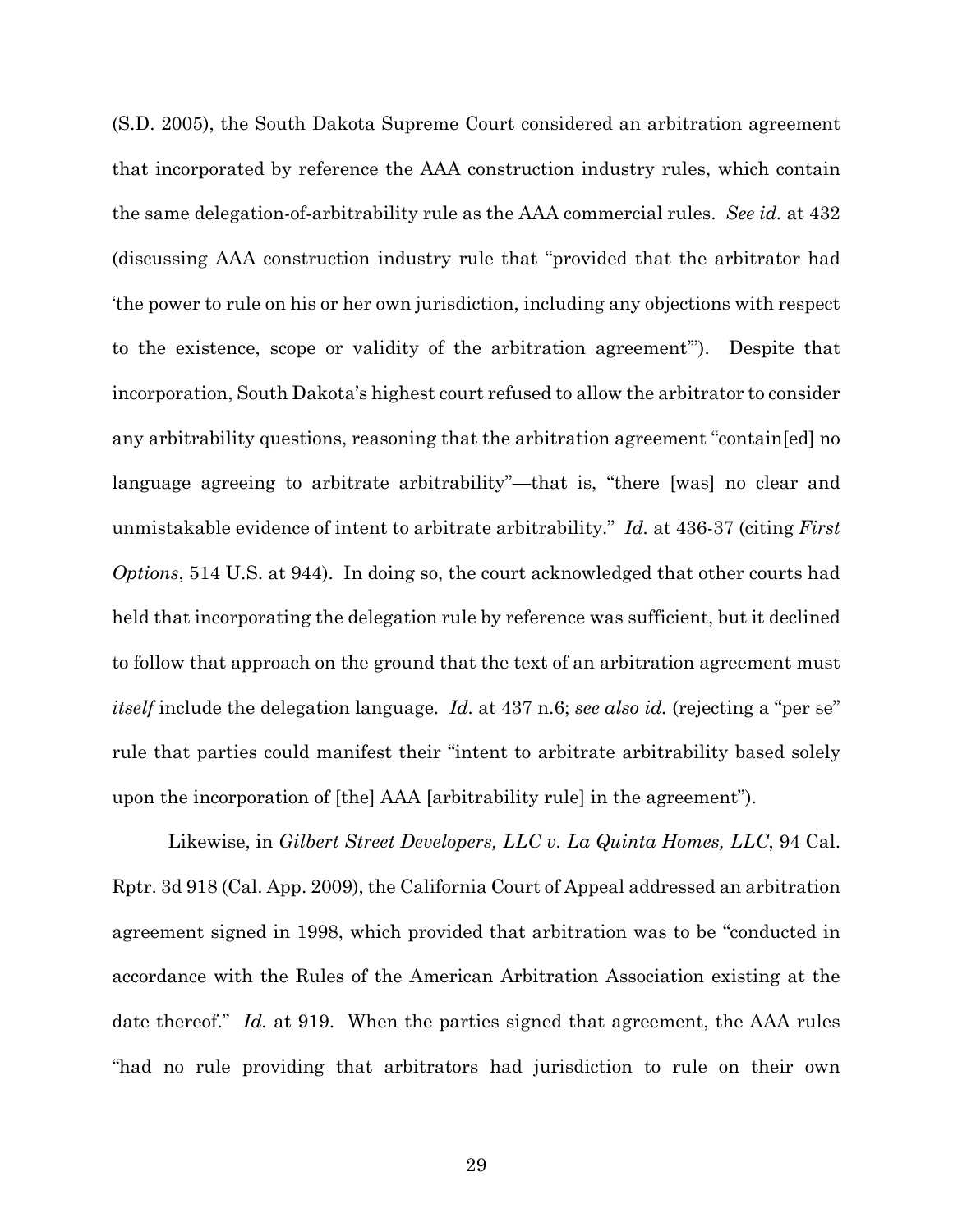jurisdiction," but those rules did include Rule 1, which "contemplated future amendment of the rules." *Id.* at 920. Moreover, when the dispute between the parties arose in 2008, the amendment to the AAA rules that delegated arbitrability to the arbitrator had taken effect. *Id.* at 919-20. The California Court of Appeal held, however, "that a contract which contains the mere possibility that American Arbitration Association rules might one day in the future provide that arbitrators would have the power to decide their own jurisdiction does *not* 'clearly and unmistakably' provide that arbitrators will determine their own jurisdiction." *Id.* at 919. In arriving at that result, the court interpreted this Court's precedent to mean that "it is not enough that ordinary rules of contract interpretation simply yield the result that arbitrators have power to decide their own jurisdiction." *Id.* at 922. Rather, according to the court, the "clear and unmistakable" standard requires contracting parties to "specially focus[]" on arbitrability, meaning that "what is being incorporated must actually exist at the time of the incorporation." *Id.* at 924, 926 (emphasis omitted); *see also id.* at 922 ("*First Options* specifically *contrasted* (a) 'ordinary state-law principles that govern the formation of contracts' with (b) the clear and unmistakable rule").

As these decisions illustrate, the lower courts are divided on the question of what the "clear and unmistakable" language in this Court's cases requires. Some courts, including the courts below, interpret that language as an exception to the FAA's basic command to treat agreements to arbitrate like other contracts. The vast majority of courts, conversely, simply require clear and unmistakable evidence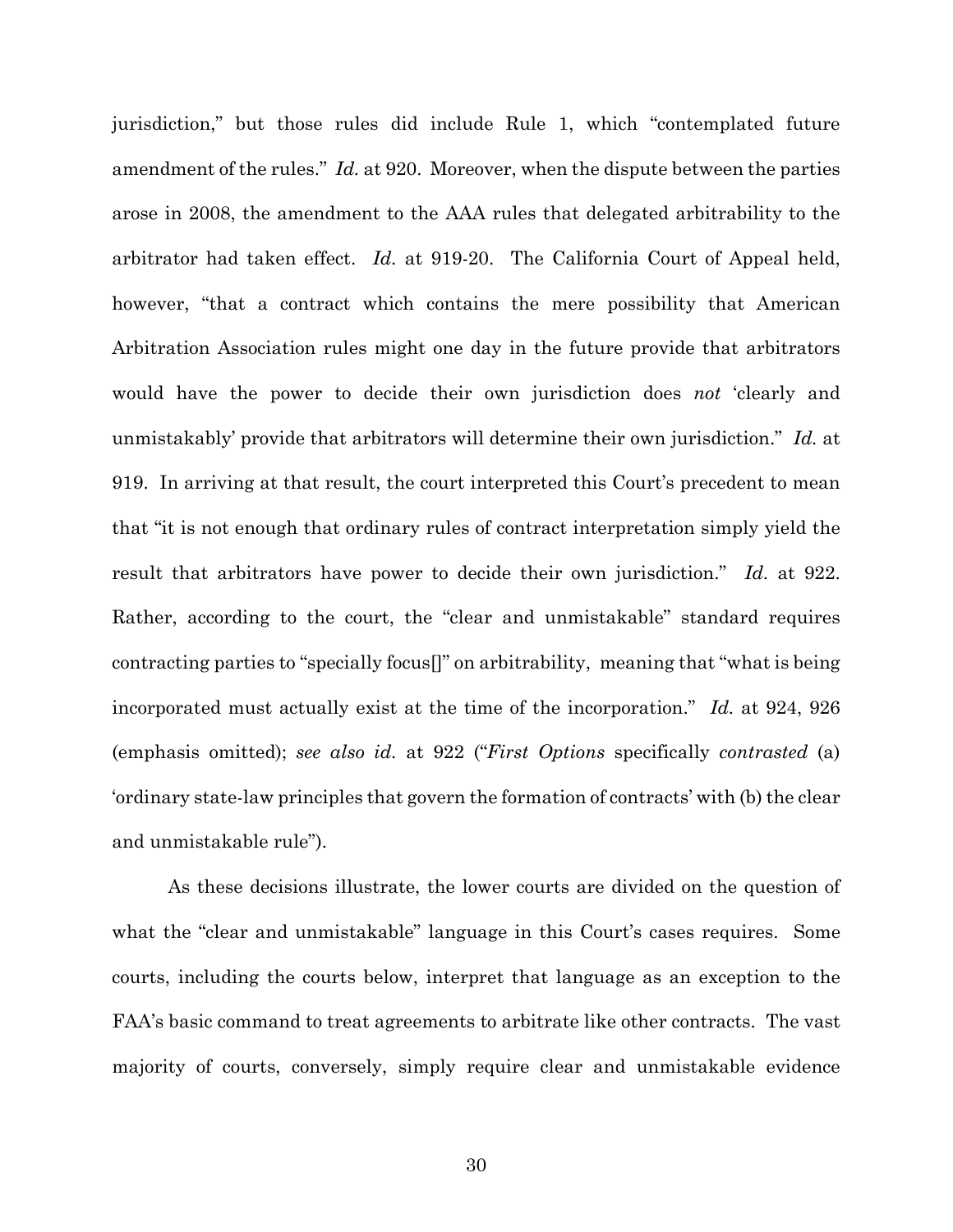applying generally applicable contract law, which allows for the incorporation of third-party rules, including rules that expressly provide that they may change over time. The majority rule is plainly correct, and the disagreement among the courts, a minority of which are misreading this Court's precedents, plainly warrants this Court's review.

While the Missouri courts' decision to impose an exceedingly demanding standard may be explained by the politically charged nature of the parties' dispute, that only underscores the need for this Court's review. Arbitration agreements that are disregarded when arbitration is most vital to ensuring a neutral forum and when obtaining a fair verdict in local courts is most difficult are little better than no arbitration agreements at all. Indeed, parties insist on arbitration, including on the threshold question of arbitrability, with the prospect of disputes like this in mind. And this should have been a particularly straightforward case, as the parties *twice*  made clear their intention to be bound by future amendments to the AAA rules—first in the 1995 Contracts, which explicitly state that the parties will arbitrate pursuant to the AAA rules "then existing" at the time of a future dispute, and second in the 1993 AAA rules, which themselves incorporate "any amendment" to those rules. It is little surprise, then, that not even *Respondents* have abided by the Court of Appeals' characterization of the 1995 Contracts; after all, when the parties arbitrated in 2012 pursuant to those very contracts, Respondents did not dust off their copies of the 1993 AAA rules, but rather arbitrated under the 2009 AAA rules, which were the "then existing" rules. *See* p.12, *supra*.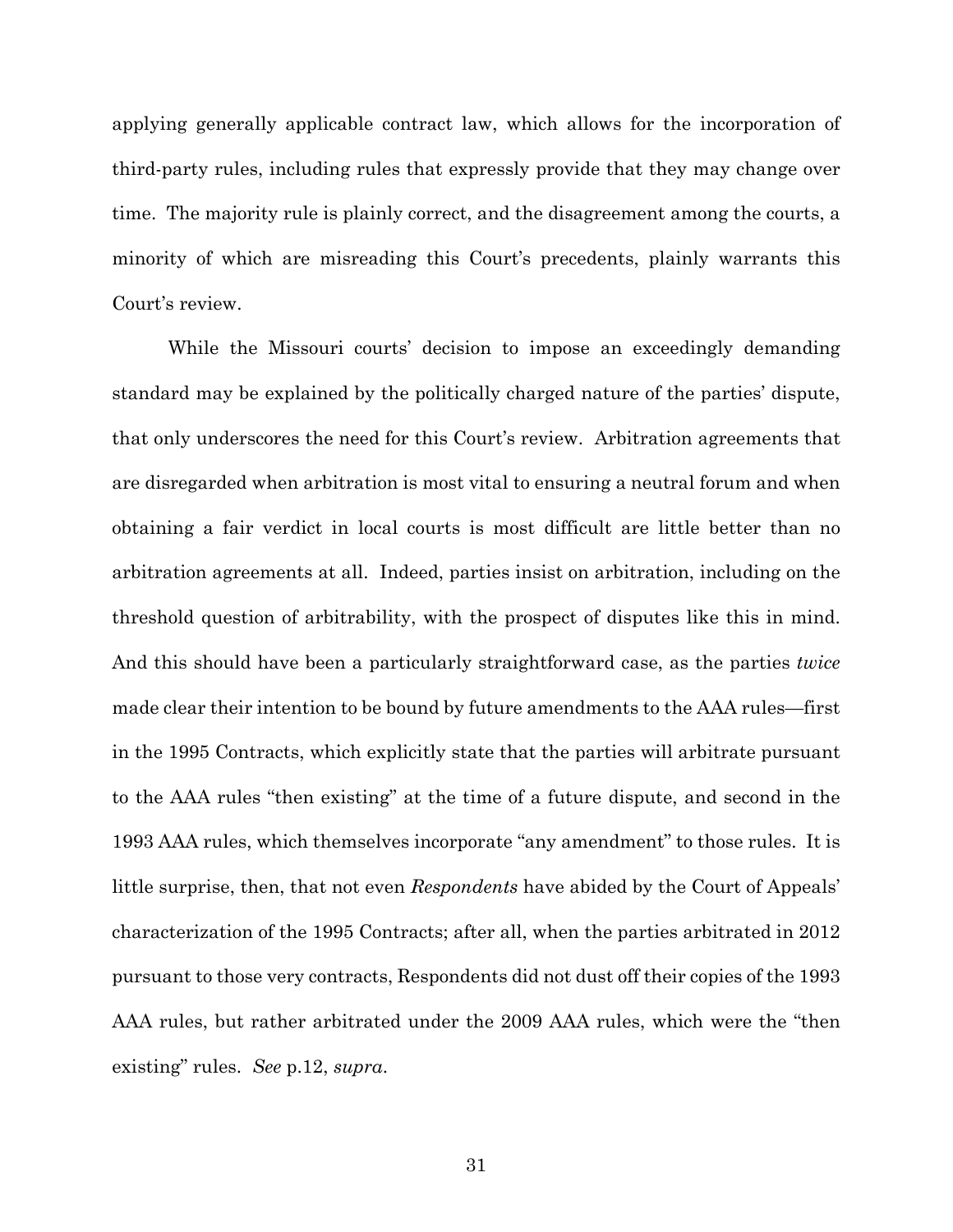In short, the Court of Appeals' decision can be explained only by the kind of judicial hostility to arbitration that the FAA was enacted to root out. There is thus at least a "reasonable probability" that this Court will grant certiorari in this case, and a "fair prospect" that it will reverse the decision below if it does. *Hollingsworth*, 558 U.S. at 190. As virtually every court to consider the question has concluded, incorporating the AAA rules by reference into an arbitration agreement (including the pre-2003 rules) is sufficiently clear and unmistakable to validly delegate threshold questions of arbitrability to the arbitrator. The Missouri Court of Appeals arrived at the contrary determination only by twisting this Court's "clear and unmistakable" language to demand the application of contracting rules that would not be applied "in any context other than arbitration."[6](#page-38-0) *DIRECTV*, 136 S. Ct. at 469. That "unduly hostile" approach to arbitration cannot be squared with the "liberal federal policy favoring arbitration agreements" or this Court's precedent. *Epic*, 138 S. Ct. at 1621. The first two stay factors thus are readily satisfied.

 $\overline{a}$ 

<span id="page-38-0"></span><sup>&</sup>lt;sup>6</sup> And that was not the only error committed below. After refusing to delegate the threshold question of arbitrability to the arbitrator, the court then concluded on the merits of arbitrability that *none* of Respondents' claims should be sent to arbitration. *See* App.19a-24a. In reaching that conclusion, the court did not consider whether the Rams' defenses would implicate the 1995 Contracts (and they do), as both the FAA and this Court's precedent require (and as Respondents' themselves did not dispute). *See, e.g.*, *AT&T Techs., Inc. v. Commc'ns Workers of Am.*, 475 U.S. 643, 650 (1986) (explaining that, under the FAA, courts must compel arbitration "unless it may be said with positive assurance that the arbitration clause is not susceptible of an interpretation that covers the asserted dispute" and that "[d]oubts should be resolved in favor of coverage"); D58 at 54 ("It's correct that the Court has to look at our claims and also their potential defenses."). That principle exists to avoid the prospect that plaintiffs could avoid binding arbitration agreements through the simple expedient of clever pleading. Accordingly, the decision below is doubly wrong.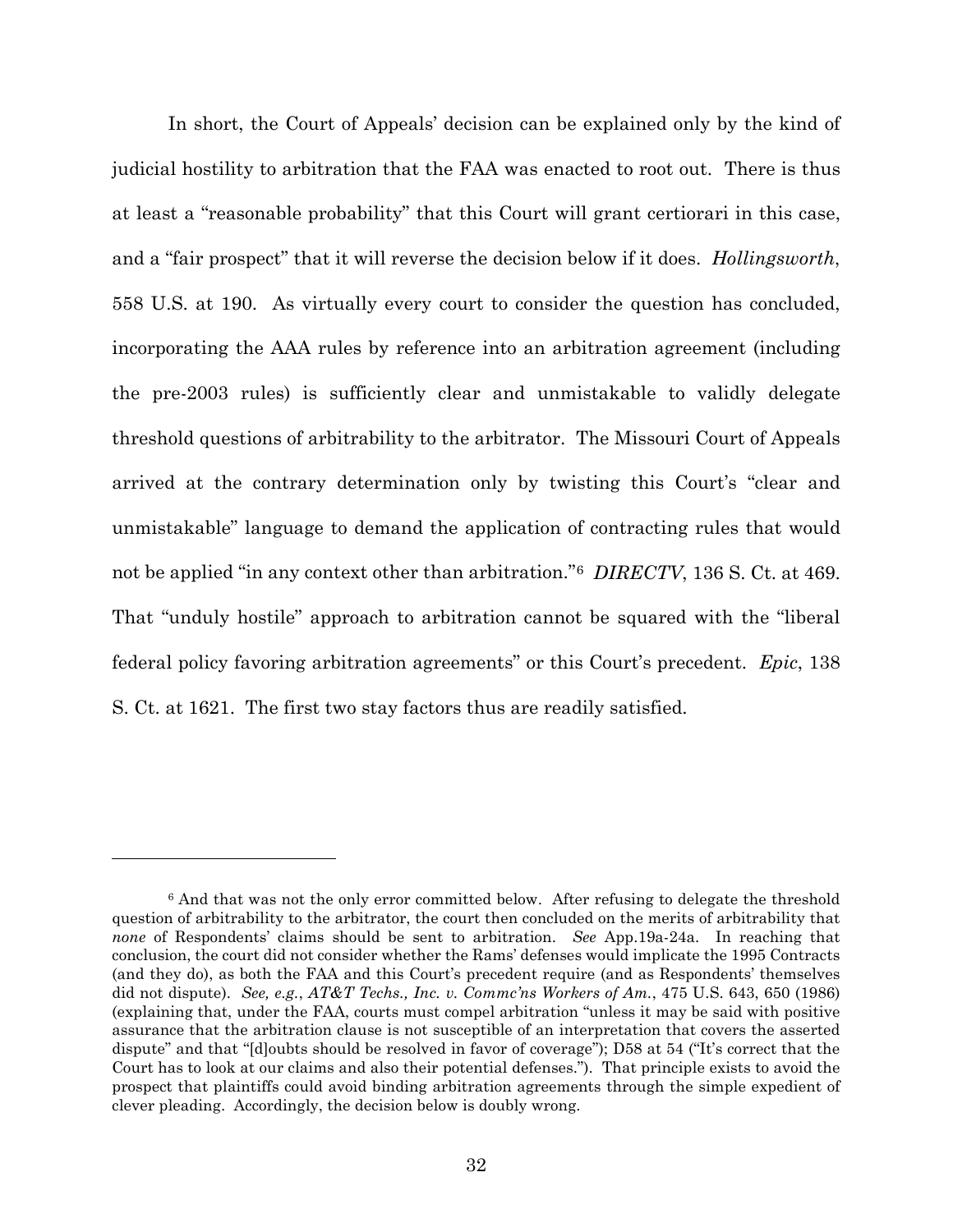## **II. Applicants Will Suffer Irreparable Harm In The Absence Of A Stay, And The Equities Favor A Stay.**

A stay of the mandate is likewise warranted because, in the absence of a stay, Applicants are certain to suffer irreparable harm. Without a stay, this case will return to the Missouri trial court, where the parties will be required to proceed with discovery and a resolution on the merits. Indeed, just last week, Respondents reiterated their interest in initiating discovery at the earlier possible stage and before this Court has an opportunity to consider a petition for certiorari. *See* Pls.- Respondents Suggestions in Opp'n to Appellants Mot. for a Stay of the Mandate Pending the Filing and Disposition of a Pet. for Writ of Cert. in the U.S. Sup. Ct. at 7, *St. Louis Reg'l Convention and Sports Complex Auth. v. Nat'l Football League*, No. ED10682-01 (Mo. Ct. App. filed Sept. 11, 2019) (opposing motion to stay the mandate in part on ground that "allowing discovery to finally begin while the Rams file their long-shot petition for certiorari review will not result in any inefficiencies or wasted expense"). And of course, Respondents' ultimate goal is a trial before a St. Louis jury, which would be charged with deciding whether the Rams wrongfully moved St. Louis' only NFL team to Los Angeles.

But subjecting the Rams to such court proceedings would defeat the very right the Rams seek to vindicate in this Court—namely, the bargained-for right to resolve this case *outside of court*—and do so in a case where the bargained-for right to a neutral forum is of the most value. That constitutes irreparable harm. Indeed, Congress itself recognized as much in allowing parties to file interlocutory appeals from district court decisions that are adverse to a party seeking arbitration—but not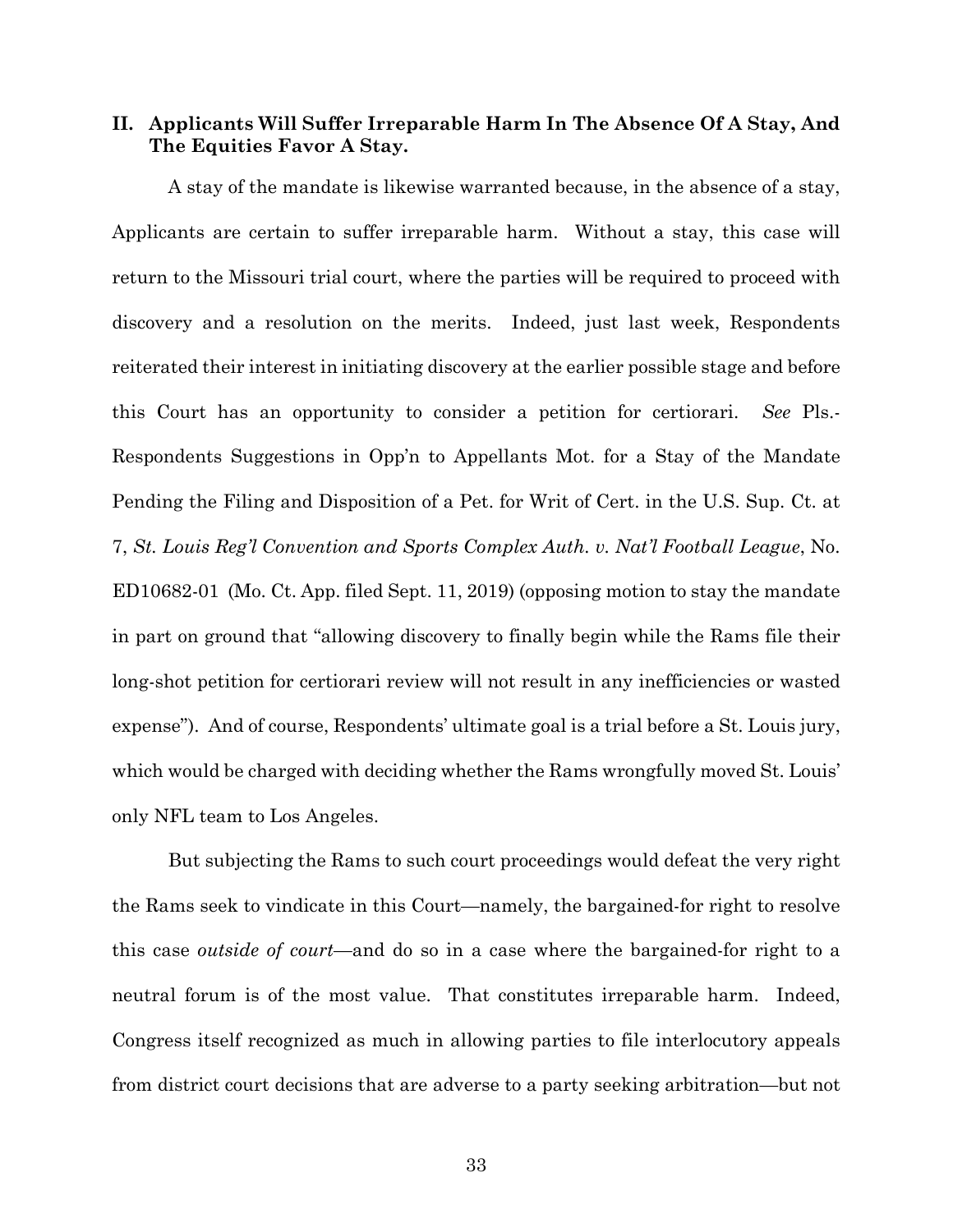the other way round. *See* 9 U.S.C. §16(a)(1)(A)-(C). So has Missouri, which is why the state courts allowed this appeal to progress all the way through the state courts before litigation on Respondents' claims could commence. *See* Mo. Rev. Stat. §§435.355.4, 435.440.2 (similar rules under Missouri law).

Numerous courts also have concluded that the benefits of arbitration are lost if parties to an arbitration agreement are compelled to litigate in court—a rationale that applies throughout the entirety of the appellate process. *See, e.g.*, *Levin v. Alms & Assocs., Inc.*, 634 F.3d 260, 264 (4th Cir. 2011) ("[A]llowing discovery to proceed would cut against the efficiency and cost-saving purposes of arbitration."); *Blinco v. Green Tree Servicing, LLC*, 366 F.3d 1249, 1251 (11th Cir. 2004) ("By providing a party who seeks arbitration with swift access to appellate review, Congress acknowledged that one of the principal benefits of arbitration, avoiding the high costs and time involved in judicial dispute resolution, is lost if the case proceeds in both judicial and arbitral forums."); *Bradford-Scott Data Corp. v. Physician Comput. Network, Inc.*, 128 F.3d 504, 505 (7th Cir. 1997) ("Continuation of proceedings in the district court largely defeats the point of the appeal and creates a risk of inconsistent handling of the case by two tribunals."); *Alascom, Inc. v. ITT N. Elec. Co.*, 727 F.2d 1419, 1422 (9th Cir. 1984) ("If [a] party must undergo the expense and delay of a trial before being able to appeal, the advantages of arbitration—speed and economy—are lost forever."). As the Tenth Circuit has explained, for instance, interlocutory appeals in the arbitration context are "similar to" "interlocutory appeals on the basis of the denial of qualified immunity," as "the failure to grant a stay pending either type of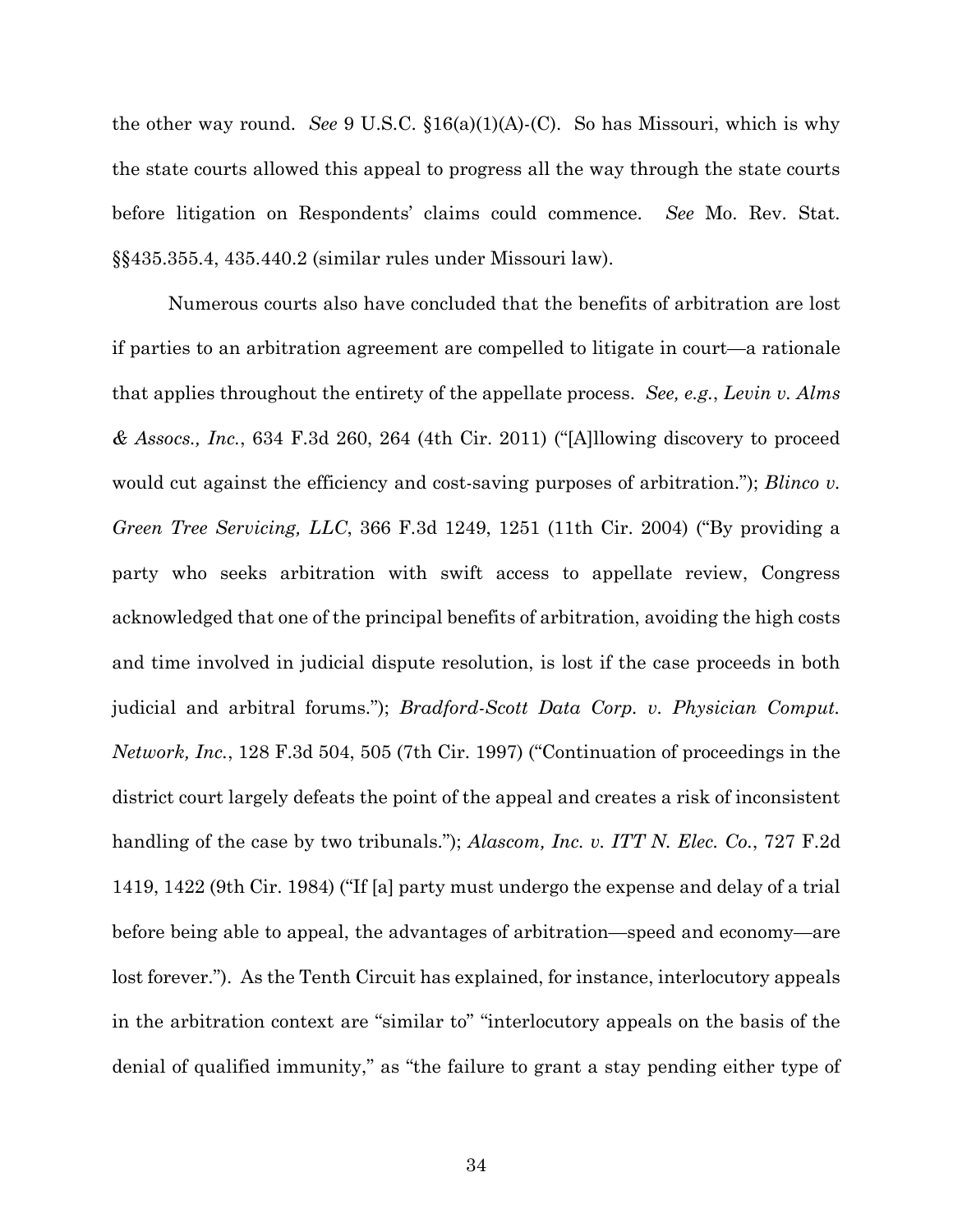appeal results in a denial or impairment of the appellant's ability to obtain its legal entitlement to avoidance of litigation, either the constitutional entitlement to qualified immunity or the contractual entitlement to arbitration." *McCauley v. Halliburton Energy Servs., Inc.*, 413 F.3d 1158, 1162 (10th Cir. 2005).

By contrast, Respondents would suffer no irreparable harm if this Court were to grant a stay. Respondents have sought only monetary damages in this litigation, not injunctive relief. If this Court grants a stay but ultimately denies review on the merits, Respondents will retain the ability to seek that same relief. To be sure, Respondents may have to wait a little longer to begin discovery, but the entire point of this litigation is to determine whether they have a right to any discovery in court in the first place. The Missouri courts had the opportunity to consider the arbitrability questions here without the distraction of parallel proceedings in the trial court; there is no reason why this Court should be denied that same opportunity.

Finally, a stay is in the public interest. That much is reflected in the FAA itself, which established a firm "national policy favoring arbitration." *Buckeye Check Cashing*, 546 U.S. at 443; *see also AT&T Mobility*, 563 U.S. at 344; *Mitsubishi Motors Corp.*, 473 U.S. at 631. Moreover, it is always in the public interest to avoid the potential waste of judicial resources. *See also Prima Paint Corp. v. Flood & Conklin Mfg. Co.*, 388 U.S. 395, 404 (1967) (discussing "the unmistakably clear congressional purpose that the arbitration procedure, when selected by the parties to a contract, be speedy and not subject to delay and obstruction in the courts"). And there is a high likelihood that such waste would occur here in the absence of a stay: If this Court